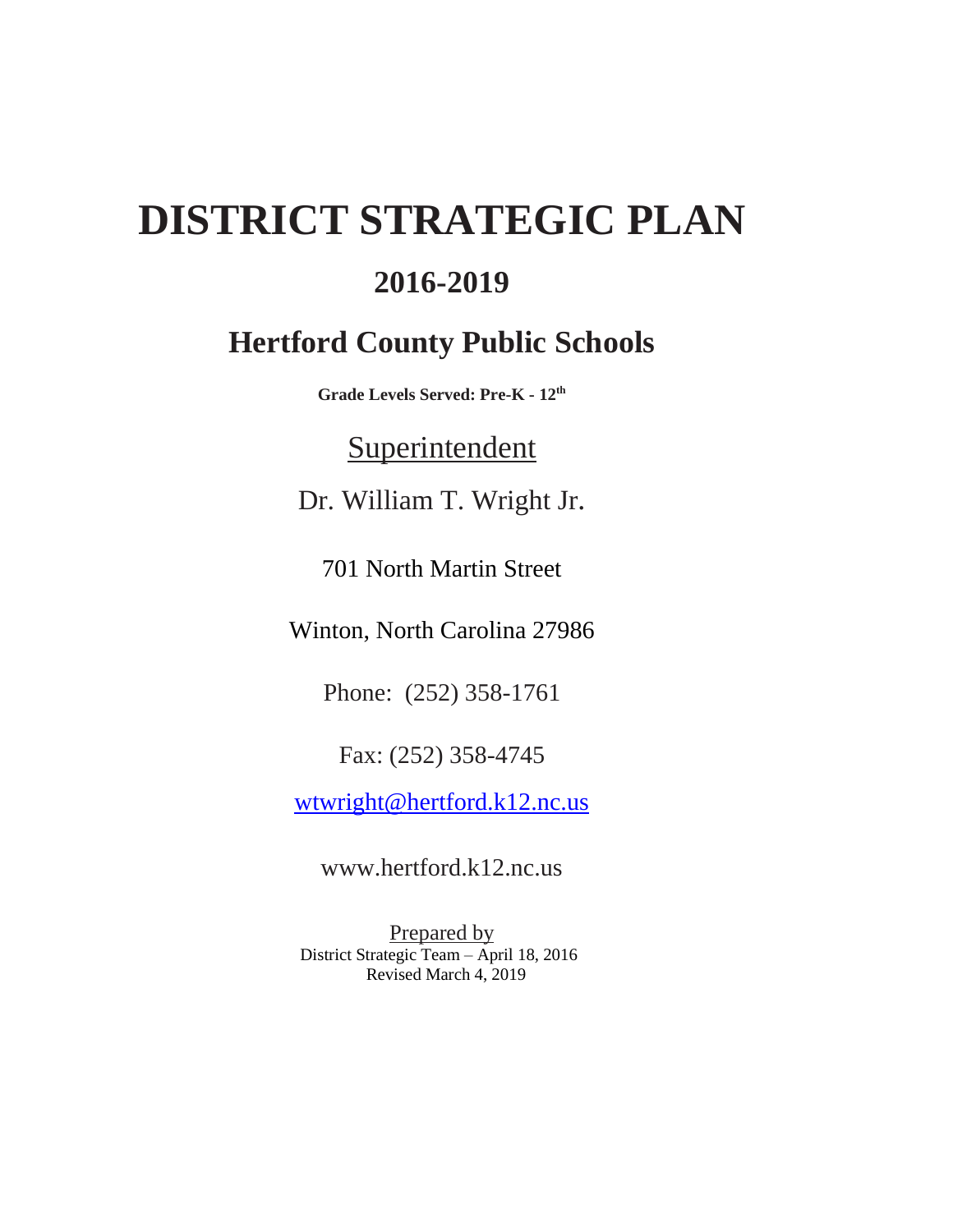#### **VISION**

HCPS, serving as a cornerstone of our community, will prepare graduates who are ready to meet the global challenges of education, career, and life.

#### **MISSION**

HCPS, *the choice for all families*, provides a safe and caring environment, which empowers and graduates globally competitive students through diverse opportunities.

#### **BELIEFS**

We Believe …

- All students can learn when given a safe, supportive, and caring environment that develops character.
- The success of our students depends on the commitment to high quality standards, expectations, performance, and continuous improvement.
- Communication and collaboration are essential for developing literacy, enhanced student use of technology, and effective delivery of instruction.
- Students will develop essential knowledge, apply their learning, and utilize technology as an educational tool to become career and college ready for an ever-changing global society.
- Partnerships with parents, community, and institutions of higher education are vital to the success of our students.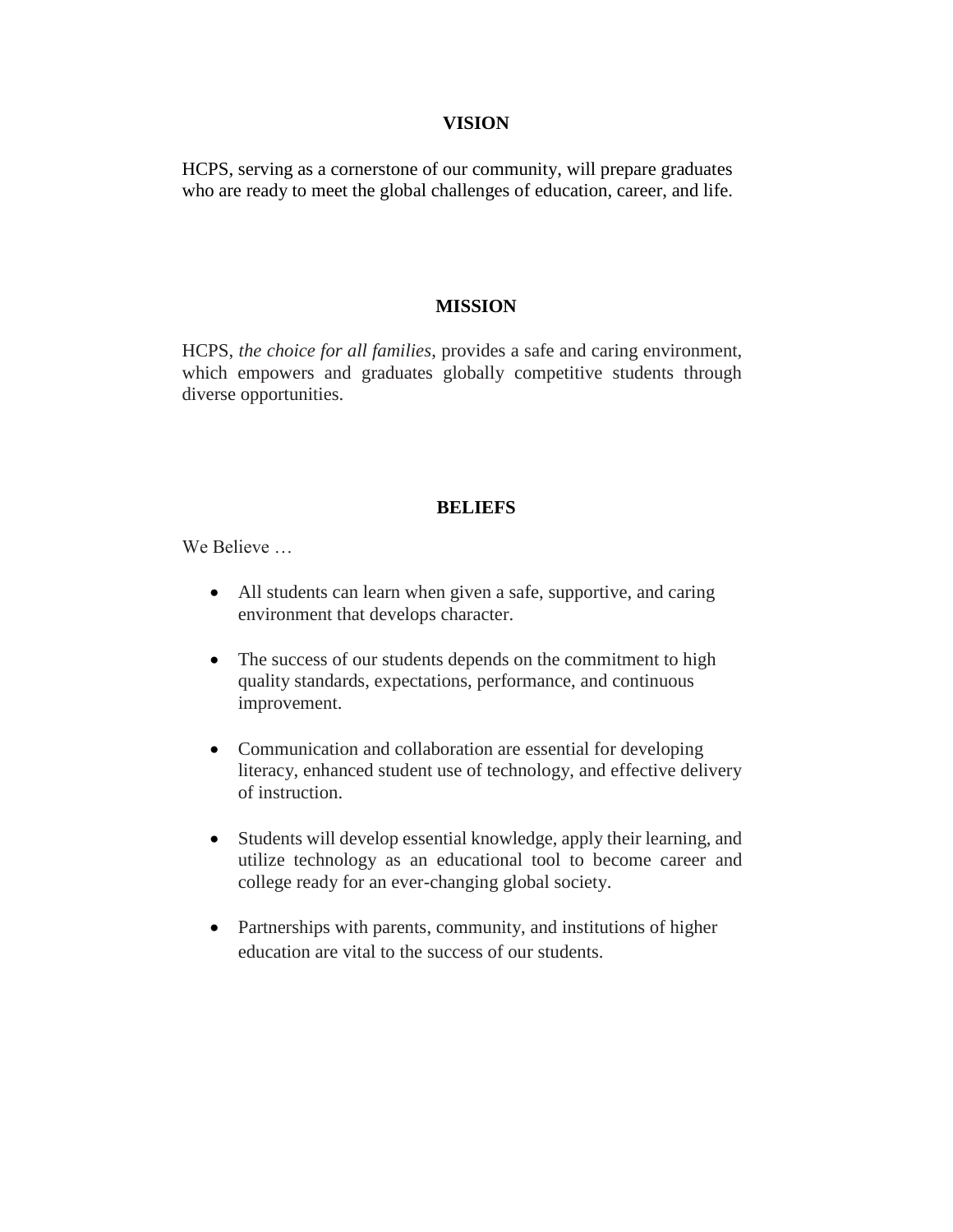#### **2016-19 STRATEGIC PLAN GOALS**

- 1 Hertford County Public Schools will produce globally competitive students through collaboration.
- 2 Hertford County Public Schools will be led by 21st Century professionals.
- 3 Hertford County Public School students and staff will be healthy and responsible.
- 4 District Leadership will collaboratively guide innovation in Hertford County Public Schools.
- 5 Hertford County Public Schools will be governed and supported by 21st Century systems.

# **2018 – 2019 DISTRICT FOCUS**

**Teaching & Learning Talent Acquisition and Development Operational Efficiency**

#### **MOTO**

All In For Learning

#### **THEME**

Tailoring education for all minds.

#### **MEASUREMENTS**

#### **S.E.G.W.A.Y. (Six percent growth in proficiency plus, Exceeded Growth, Wins Achievement for Youth)**

- 1. Hertford County Public Schools will increase grade level proficiency by 6% and exceed growth.
- 2. Hertford County Public Schools will increase the graduation rate by 6% from 82.4% to 88.4%.
- 3. Hertford County Public Schools will meet or exceed growth as measured by EVAAS standards at all schools.
- 4. Hertford County Public Schools will increase by at least 1 letter grade.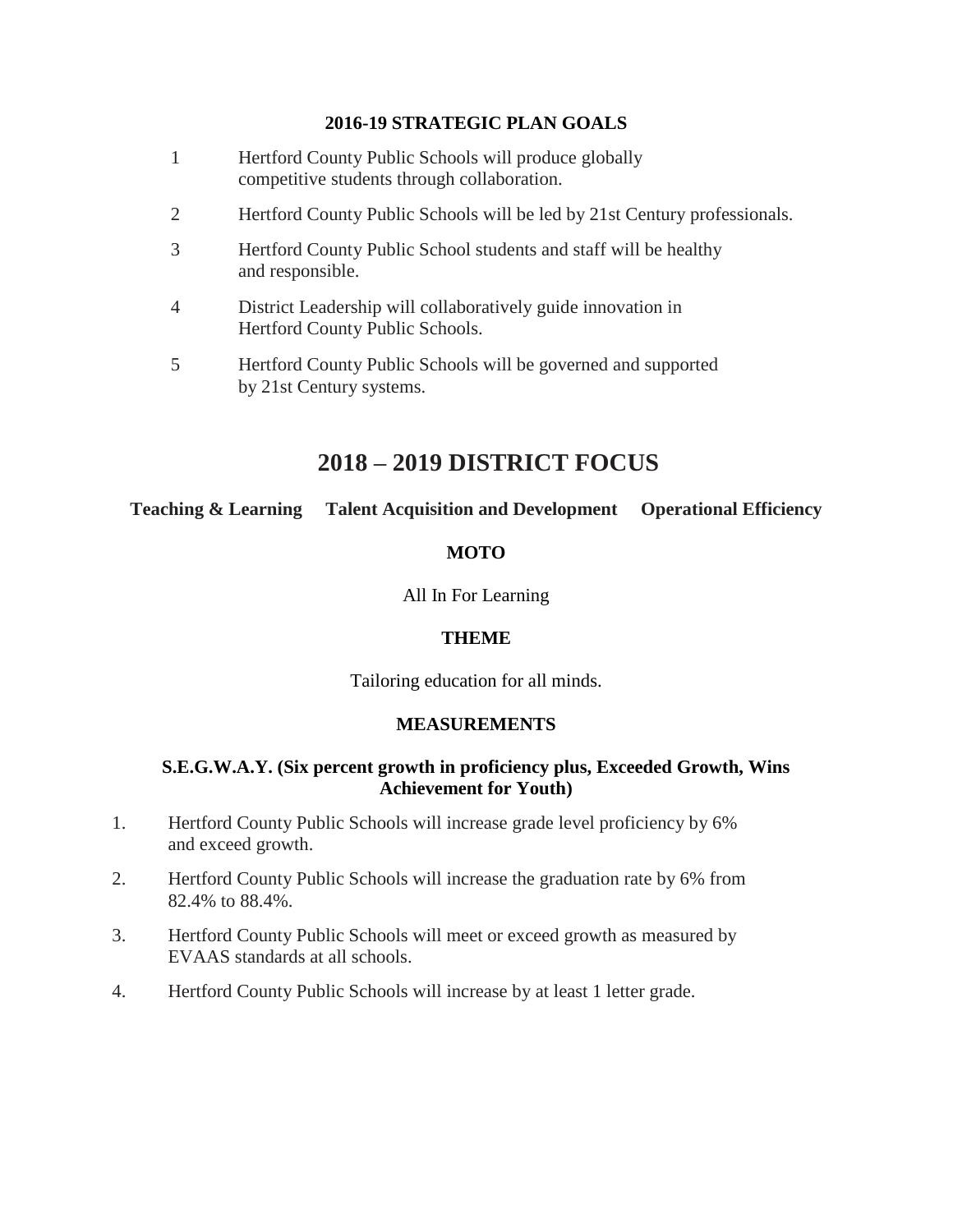#### **2016-19 STRATEGIC PLAN OBJECTIVES**

- 1.1 By the end of the 2018-19 school year students will make progress towards meeting new annual measurable objectives and subgroup targets in reading and mathematics.
- 1.2 By the end of the 2018-19 school year students will demonstrate proficiency in 5th and 8th grade science by meeting annual targets.
- 1.3 By the end of the 2018-19 school year students will demonstrate proficiency in End-of-Course subjects by meeting annual targets.
- 1.4 By the end of the 2108-19 school year the district will meet or exceed the state mean ACT score from the base year of 2011-12.
- 1.5 By the end of the 2018-19 school year at least 87.4% of students will graduate from high school with their four-year cohort, and 95% of students will graduate from high school with their five-year cohort by meeting annual targets. (For Early College High School grade 13 will be calculated as a four-year cohort.)
- 1.6 By the end of the 2018-19 school year, Hertford County Public Schools will increase partnerships with businesses to create mentorships and internships by 5% from base year 2014-15 (12 mentorships; 17 internships).
- 2.1 By the end of the 2018-19 school year Hertford County Public School system will have 95% of classes taught by highly qualified personnel as measured by the final SAR in each school year with annual targets.
- 2.2 By the end of the 2018-19 Hertford County Public Schools will provide and maintain professional development defined in the Professional Development Plan.
- 3.1 By the end of the 2018-19 school year there will be a 10% reduction in negative responses related to a safe and caring educational environment as measure by district and teacher working conditions surveys.
- 3.2 By the end of the 2018-19 school year, there will be a 5% increase in healthy choices as documented in the health services data.
- 3.3 By the end of the 2018-19 school year there will be a 5% district-wide decrease in incidents which results in student out of school suspensions.
- 4.1 By June 2019, the district and each school will provide evidence that resources are allocated and appropriately utilized to maximize results.
- 4.2 By June 2019 district leaders will have implemented a culture of continuous improvement by aligning the district plan, school improvement plan and curriculum framework.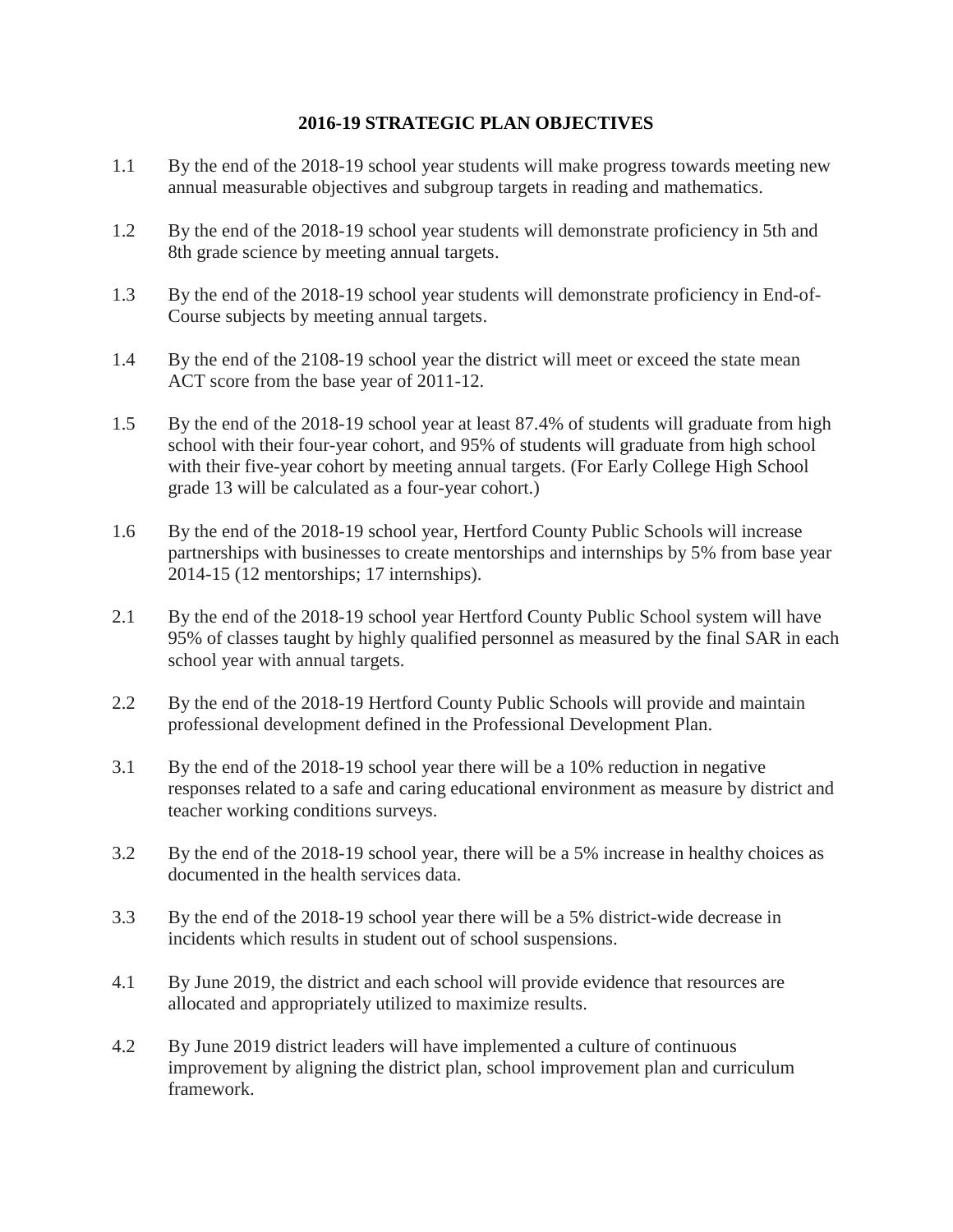- 4.3 By June 2019 district leadership will continue to provide resources for implementation of the Standard Course of Study and related assessments.
- 4.4 By June 2019 school system leaders will create a plan for parents and community members to have access to the current state curriculum.
- 4.5 By June 2019 Hertford County Public Schools will continue to develop and implement parent, family, and community involvement activities.
- 5.1 By June 2019 Hertford County Public Schools will continue to provide 21<sup>st</sup> Century professional development and support to ensure that 90% of HCPS staff will use 21<sup>st</sup> Century standards (Framework for 21<sup>st</sup> Century Learning) to implement curriculum, instruction, and assessments.
- 5.2 By June 2019 Hertford County Public Schools will develop, implement, and annually update a communication/public information plan that identifies processes and procedures for communicating to faculty, staff, students, parents, and the community.
- 5.3 By June 2019 Hertford County Public Schools will implement and utilize 90% of the components of the technology plan to include the state infrastructure, support for stakeholders' access to learning and management systems, web collaboration tools, and the online IIS.
- 5.4 By June 2019 Hertford County Public Schools will continue to systematically monitor the unified district and school strategic plans, which utilize data to determine priority goals, targets, and activities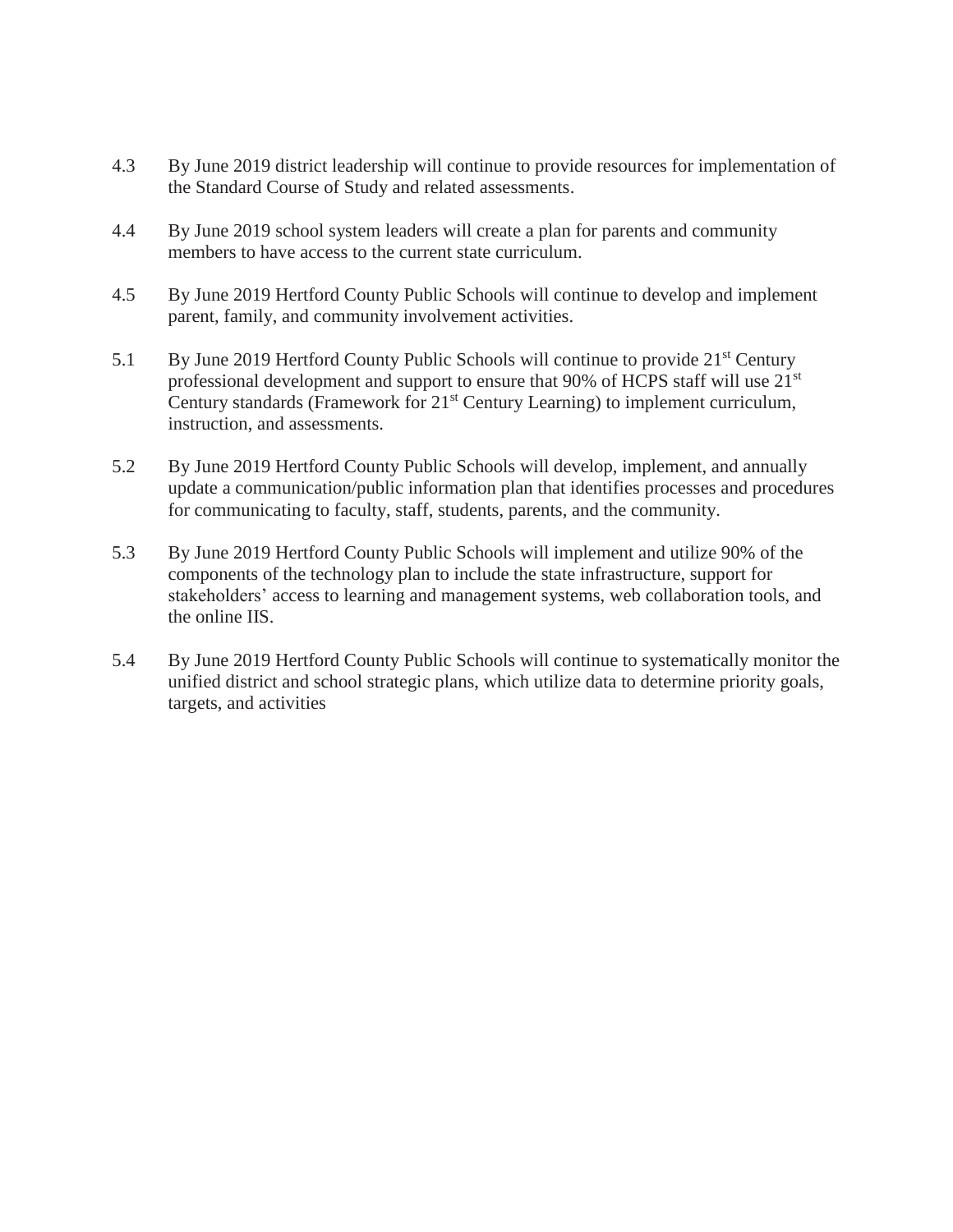### **2016-19 STRATEGIC PLAN**

# **STRATEGIES, RESOURCES, RESPONSIBILITIES AND MEASUREMENTS**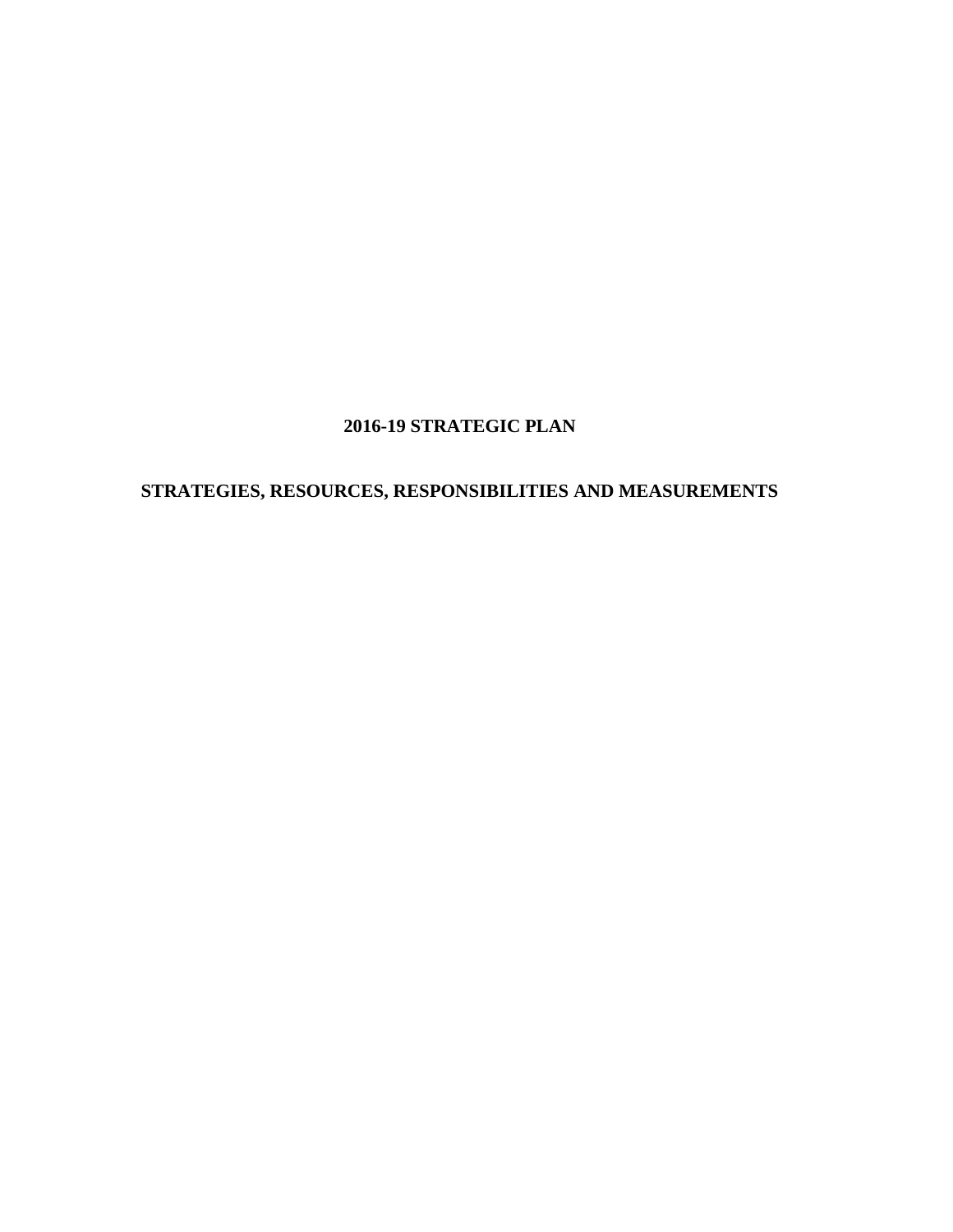#### **Goal 1: Hertford County Public Schools will produce globally competitive students through collaboration.**

**Objective 1.1: By the end of the 2018-19 school year students will make progress towards meeting individual school targets in reading and math according to each school's SIPs.**

| <b>Strategies</b> |                                                                                                                                                                                  | <b>Resources Required</b>                                                         | <b>Persons Responsible</b>                                                                                                       | <b>Means of Evaluation</b>                                                                                                                |
|-------------------|----------------------------------------------------------------------------------------------------------------------------------------------------------------------------------|-----------------------------------------------------------------------------------|----------------------------------------------------------------------------------------------------------------------------------|-------------------------------------------------------------------------------------------------------------------------------------------|
| 1.1               | Create progress monitoring<br>support systems through<br>school coaches, common<br>assessments, and<br>intervention cycles<br>(framework establishing)<br>student data protocol) | Reading 3D<br>Schoolnet<br>NC<br>CheckIns<br><b>Star</b><br>Reading<br>IXL - Math | Assistant<br>Superintendent of<br>Curriculum $&$<br>Instruction<br>Accountability &<br><b>Student Information</b><br>Coordinator | Minutes from each<br>workshop/meeting<br>session/PLC<br>Progress<br>monitoring reports<br>from each Schools'<br>Coaches $&$<br>Principals |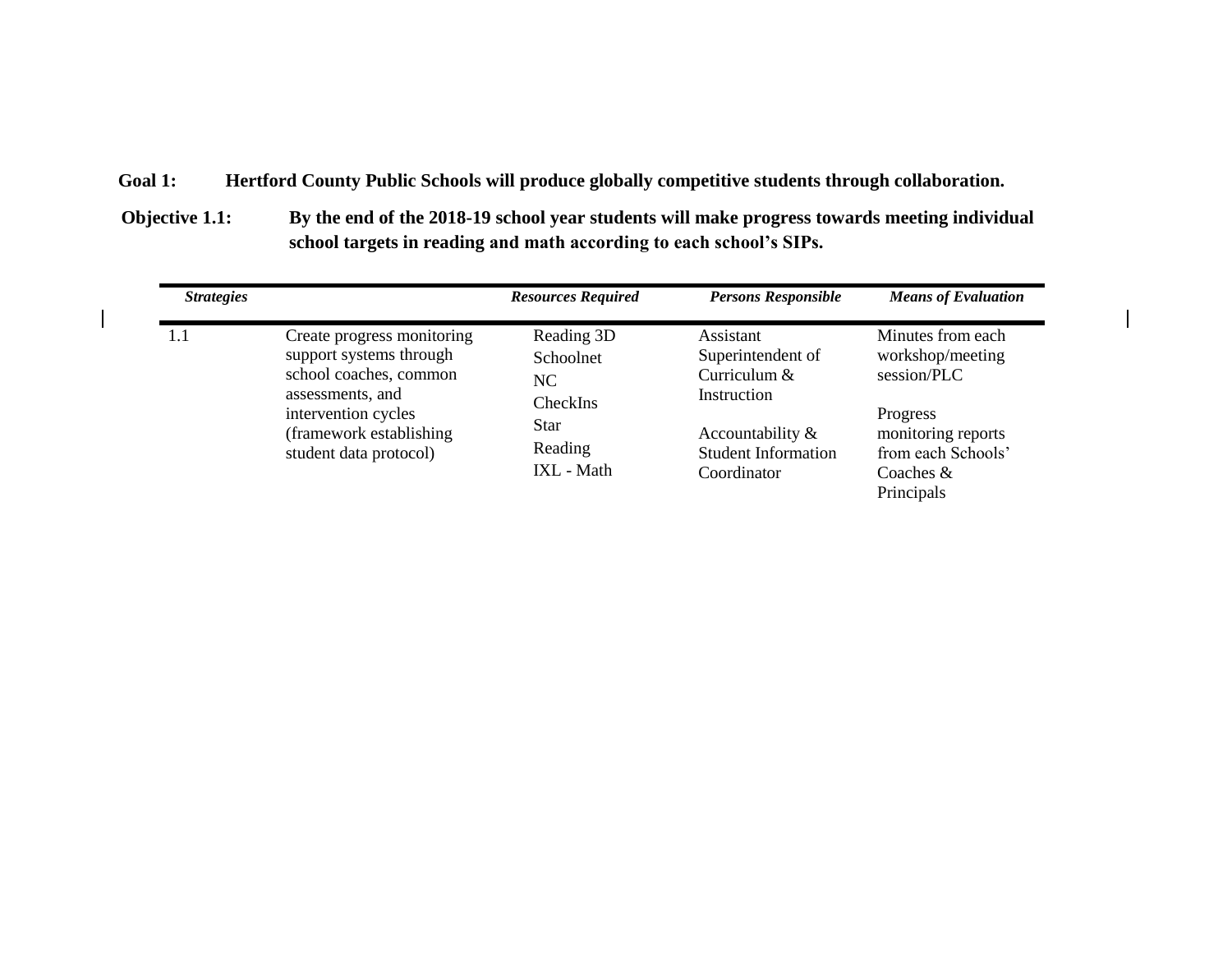**Objective 1.2: By the end of the 2018-19 school year students will make progress towards meeting individual school targets in 5th and 8th grade science according to each school's SIP.**

| <b>Strategies</b> |                                                                                                                                                                               | <b>Resources Required</b>                                                               | <b>Persons Responsible</b>                                      | <b>Means of Evaluation</b>                                                                                                |
|-------------------|-------------------------------------------------------------------------------------------------------------------------------------------------------------------------------|-----------------------------------------------------------------------------------------|-----------------------------------------------------------------|---------------------------------------------------------------------------------------------------------------------------|
| 1.2.1             | Align teaching strategies<br>with the curriculum by<br>creating innovative<br>learning opportunities<br>for students to focus on<br>$21st$ century instruction<br>assessments | <b>Essential Standards</b><br>for Science<br><b>Budget for CRW</b><br>time in June/July | Assistant<br>Superintendent of<br>Curriculum $&$<br>Instruction | Curriculum Maps<br>(updated Unit and<br><b>Assessment Plans</b><br>located on LiveBinder<br>through WebPage<br>Quicklink. |
| 1.2.2             | Collaborate within district<br>and with other districts on<br>curriculum mapping                                                                                              | Time Management<br>of Collaborative<br>Resources in and<br>out of District              | Assistant<br>Superintendent of<br>Curriculum $&$<br>Instruction | Schedule of<br>workshops/meetings                                                                                         |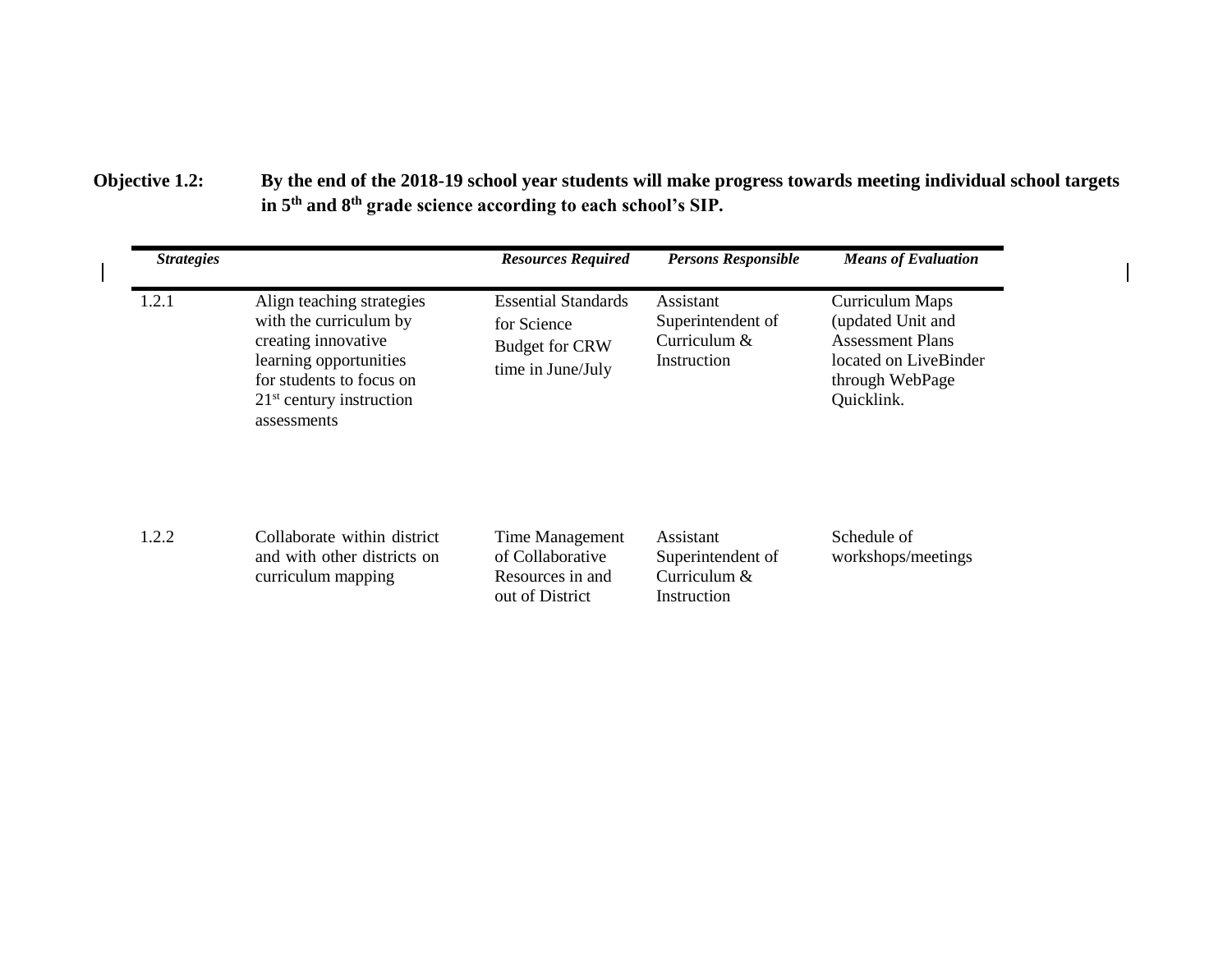# **Objective 1.3: By the end of the 2018-19 school year students will demonstrate proficiency in End-of-Course and End-of-Grade subjects by meeting annual targets according to each school's SIP.**

| <b>Strategies</b> |                                                | <b>Resources Required</b> | <b>Persons Responsible</b> | <b>Means of Evaluation</b> |
|-------------------|------------------------------------------------|---------------------------|----------------------------|----------------------------|
| 1.3               | Use item banks for building                    | Schoolnet                 | Accountability $\&$        | <b>Assessment Data</b>     |
|                   | practice and common                            |                           | <b>Student Information</b> | Reports                    |
|                   | assessments (standards-<br>driven assessments) |                           | Coordinator                | Data Usage Reports         |
|                   |                                                |                           | Assistant                  |                            |
|                   |                                                |                           | Superintendent of          |                            |
|                   |                                                |                           | Curriculum &               |                            |
|                   |                                                |                           | Instruction                |                            |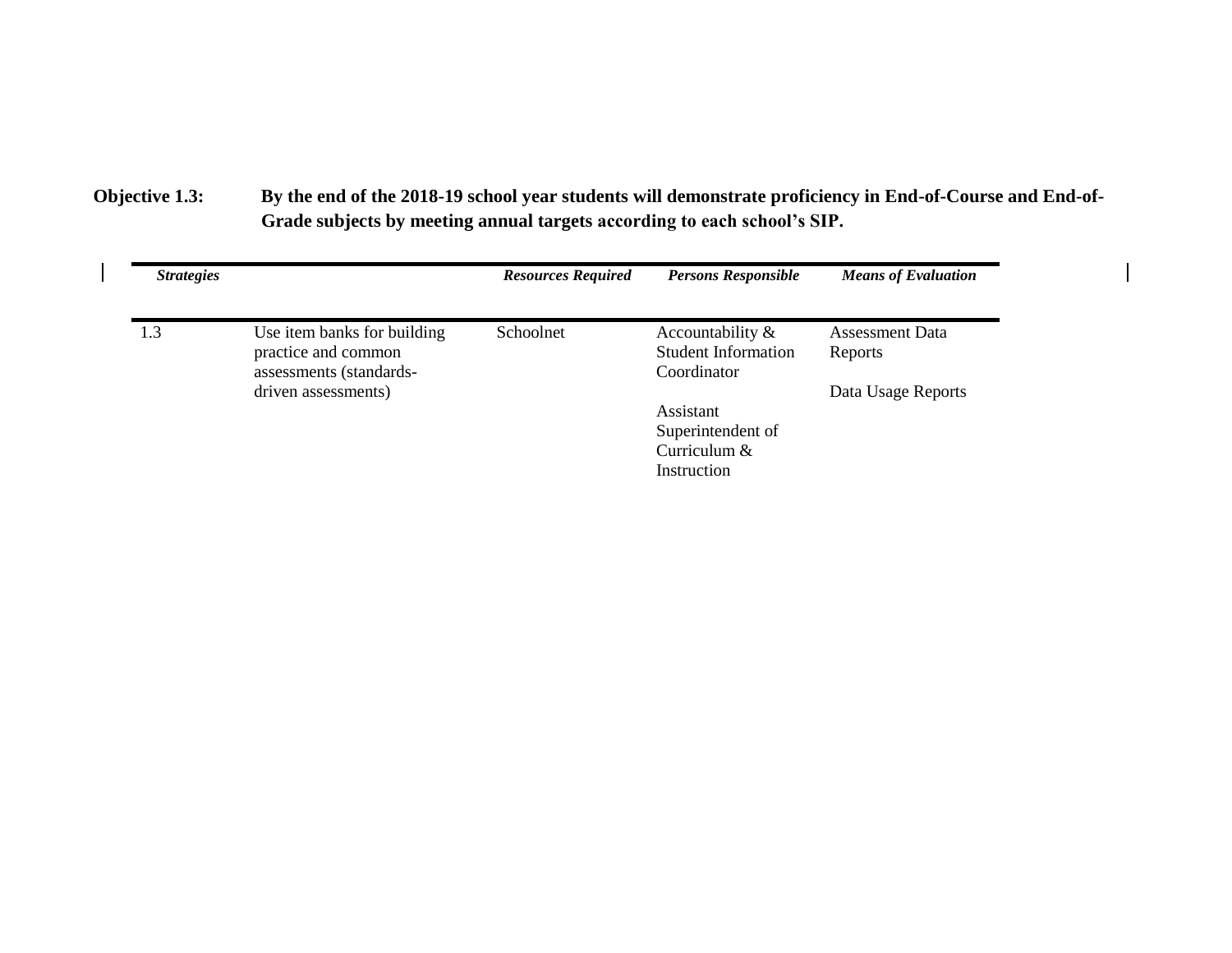# **Objective 1.4: By the end of the 2018-19 school year the district will meet or exceed the state mean ACT score from the base year of 2011-12 (composite average 21.9).**

| <b>Strategies</b> |                                                                                                   | <b>Resources Required</b>                                            | <b>Persons Responsible</b>                                    | <b>Means of Evaluation</b>                                                                     |
|-------------------|---------------------------------------------------------------------------------------------------|----------------------------------------------------------------------|---------------------------------------------------------------|------------------------------------------------------------------------------------------------|
| 1.4               | Establish ACT test<br>preparation: Kaplan and ACT<br>resources, content area<br>connections, etc. | ACT school day<br>tutoring using<br>ACT practice tests<br>and KAPLAN | Assistant<br>Superintendent of<br>Curriculum &<br>Instruction | <b>Assessment Data</b><br>Usage Data<br>Student<br>Enrollment/Accounts<br>Notes from PLC where |
|                   |                                                                                                   | PD for Teachers                                                      | <b>High School</b><br>Counselors                              | ACT standards are<br>linked to English and<br>Math Curriculum in<br>grades $9-12$              |
|                   |                                                                                                   | <b>Funding</b><br><b>Availability</b>                                |                                                               | ACT prep classes                                                                               |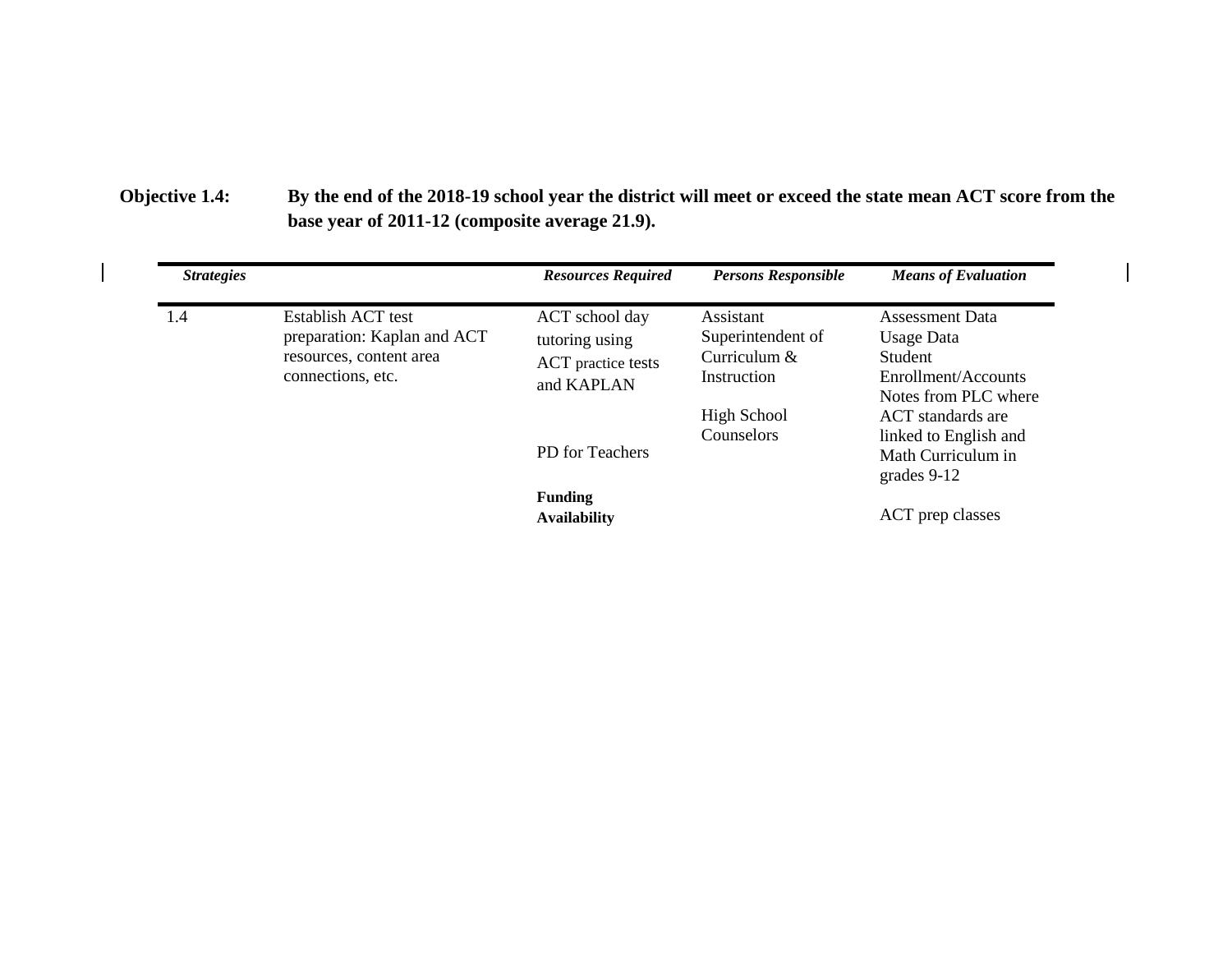**Objective 1.5: By the end of the 2018-19 school year at least 87.4% of students will graduate from high school with their four-year cohort, and 95% of students will graduate from high school with their five-year cohort by meeting annual targets. (For Early College High School grade 13 will be calculated as a four-year cohort.)**

| <b>Strategies</b> |                                                                                                                               | <b>Resources Required</b>                                                                                                    | <b>Persons Responsible</b>                                    | <b>Means of Evaluation</b>                                                                            |
|-------------------|-------------------------------------------------------------------------------------------------------------------------------|------------------------------------------------------------------------------------------------------------------------------|---------------------------------------------------------------|-------------------------------------------------------------------------------------------------------|
| 1.5               | Focus on cycle of<br>intervention as<br>mentioned in policy                                                                   | PD for principals and<br>teachers ( <i>i.e.</i> Failure is                                                                   | Assistant<br>Superintendent of                                | Data from Assessment<br>Cycle (Parallel $1^*$ ,                                                       |
|                   | 3400R, mastery learning,<br>increasing the number of<br>intervention<br>opportunities, and course<br>opportunities for credit | Curriculum &<br>Not an Option)<br>Instruction<br>Credit recovery: North<br>Carolina Virtual<br>Public Schools<br>(NCVPS) and | Accountability &<br><b>Student Information</b><br>Coordinator | Parallel 2, etc.)<br>*Parallel Assessments<br>are multiple version<br>that asses the same<br>content. |
|                   | recovery                                                                                                                      | Odysseyware                                                                                                                  | <b>Student Support</b><br><b>Services</b><br>Coordinator      |                                                                                                       |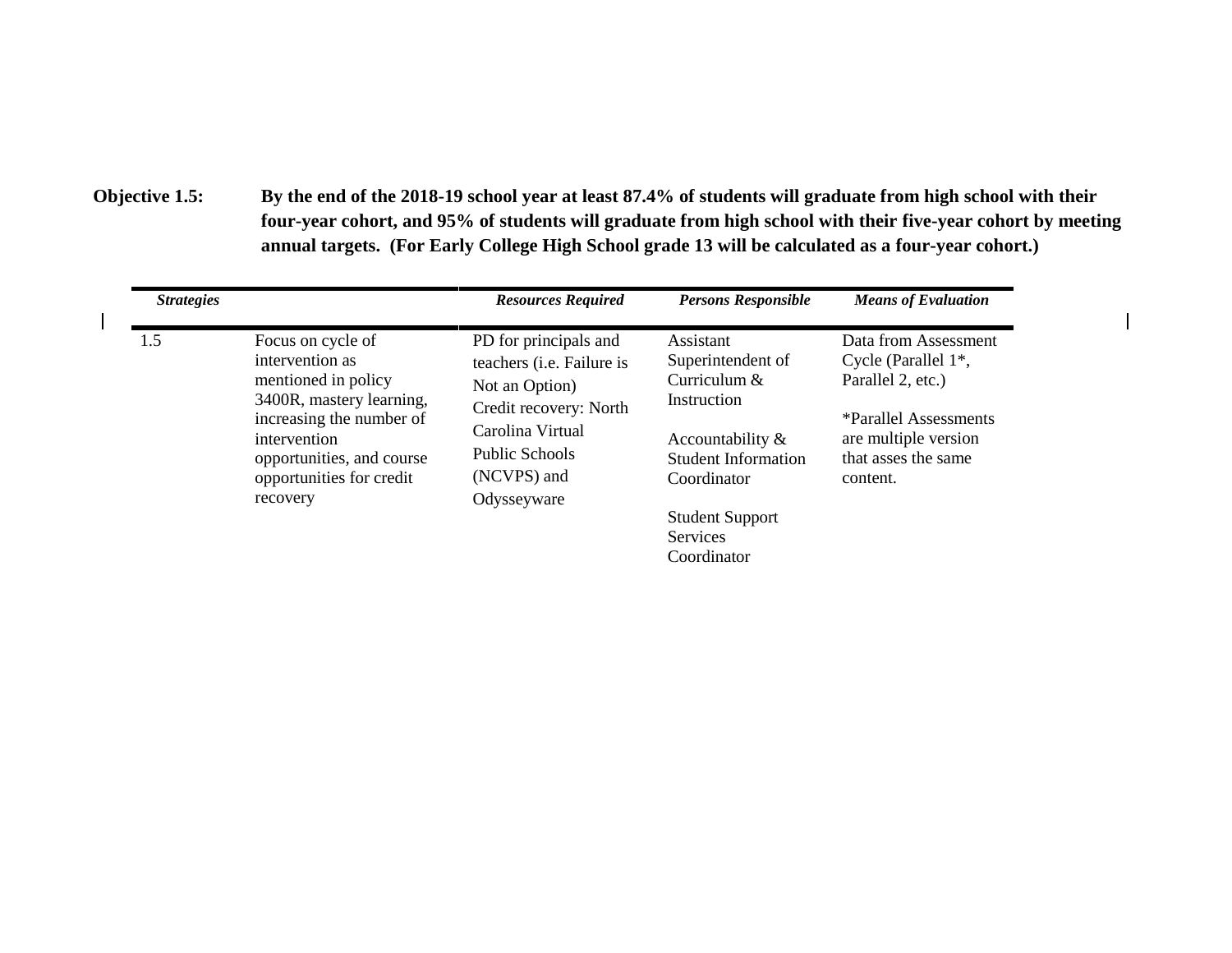**Objective 1.6: By the end of the 2018-19 school year Hertford County Public Schools will increase partnerships with businesses to create mentorships and internships by 5% from base year 2014-15 (12 mentorships; 17 internships).**

| <i>Strategies</i> |                                              | <b>Resources Required</b> | <b>Persons Responsible</b> | <b>Means of Evaluation</b> |
|-------------------|----------------------------------------------|---------------------------|----------------------------|----------------------------|
| 1.6               | Establish additional and<br>maintain current | Career Cruising           | <b>CTE</b> Director        | Student/<br>Employer       |
|                   | partnerships with local                      | Virtual Job Shadowing     | Career                     | Surveys                    |
|                   | businesses and stakeholders.                 |                           | Development                |                            |
|                   |                                              |                           | Coordinator                | Student                    |
|                   |                                              |                           | Principals                 | <b>Enrollment Data</b>     |
|                   |                                              |                           | Counselors                 |                            |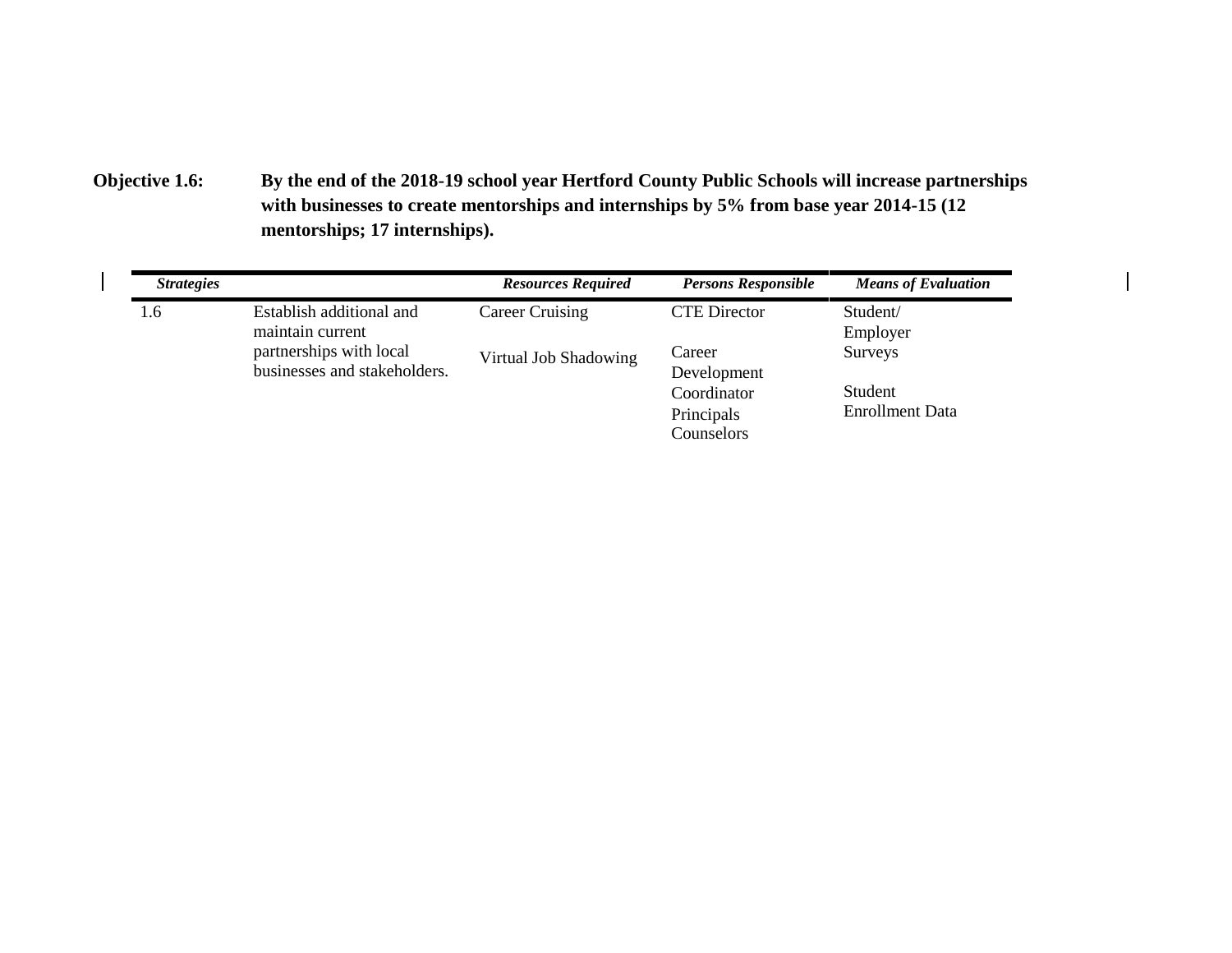Goal 2: **Hertford County Public Schools will be led by 21<sup>st</sup> Century professionals.** 

**Objective 2.1: By the end of the 2018-19 school year Hertford County Public School system will have 95% of classes taught by highly qualified personnel as measured by the final SAR in each school year with annual targets.**

*Strategies Resources Required Persons Responsible Means of Evaluation* 2.1.1 Ensure teachers of record have appropriate HQ certification HRMS System PeopleAdmin Title II Executive Director of Human Resources Accountability & Student Information Coordinator State HQ Reports School Activity Reports True North Logic (NCCES) 2.1.2 Maintain and extend partnerships with area universities and other venues for the recruitment and retention of HQ teachers Title II University Partnerships (Chowan U; ECU; ECSU; NCSU; Elon) PERC NE Collaborative Executive Director of Human Resources Recruitment Fair Planning/Partnerships & Communications Recruitment and Retention Plan

**\*Note: Currently state allows emergency permits for classroom teachers**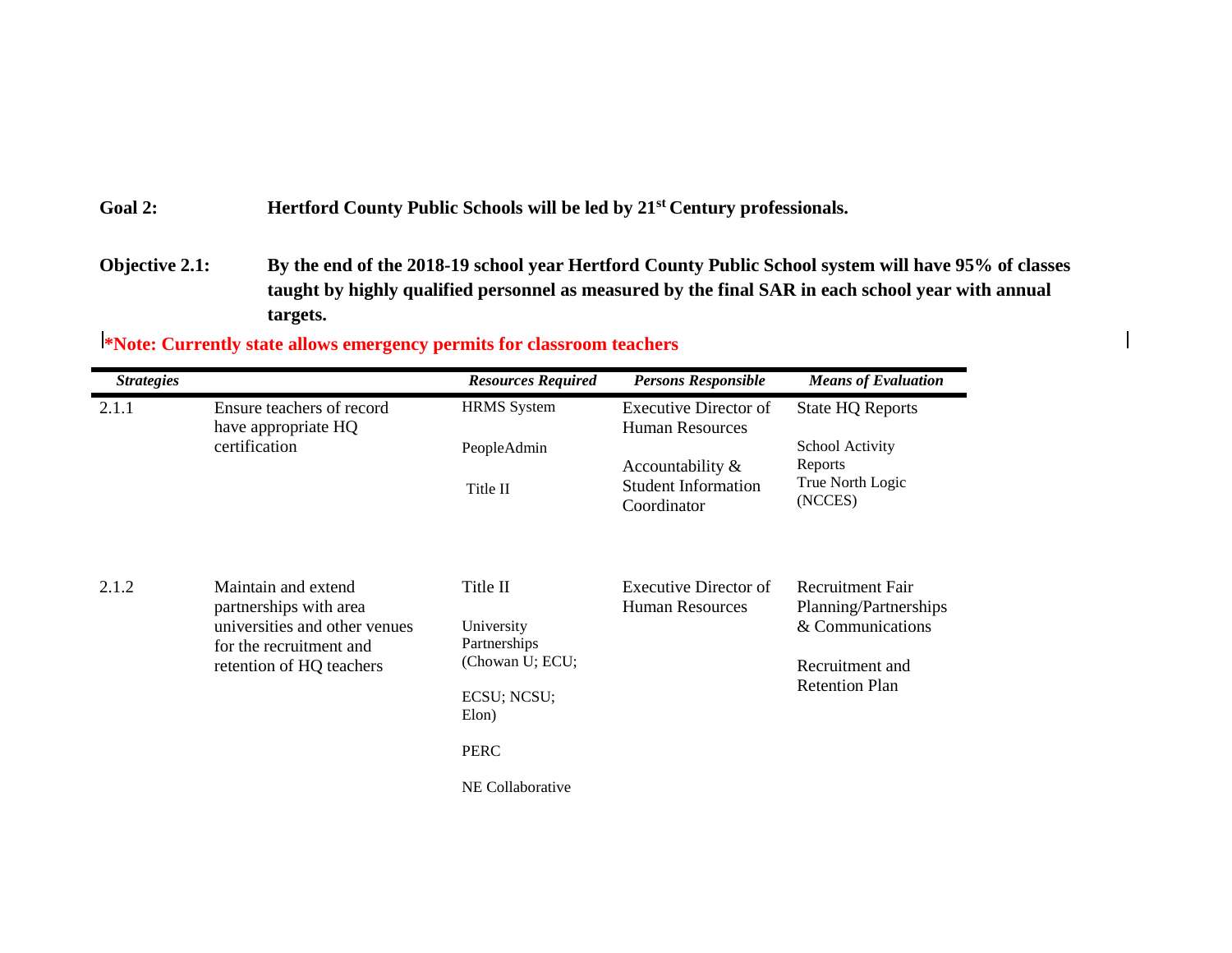### **Objective 2.2: By the end of the 2018-19 school year Hertford County Public Schools will provide and maintain professional development based on survey feedback and identified needs.**

| <b>Strategies</b> |                                                 | <b>Resources Required</b> | <b>Persons Responsible</b> | <b>Means of Evaluation</b> |
|-------------------|-------------------------------------------------|---------------------------|----------------------------|----------------------------|
| 2.2               | HCPS will identify and                          | Professional              | <b>Executive Director</b>  | <b>Teacher Talk</b>        |
|                   | provide, through data,<br>relevant professional | Development Plan          | of Human Resources         | <b>Summary Reports</b>     |
|                   | development for career                          |                           | Assistant                  | Conference                 |
|                   | and classified staff                            |                           | Superintendent of          | Evaluation                 |
|                   |                                                 |                           | Curriculum $&$             | S                          |
|                   |                                                 |                           | Instruction                |                            |
|                   |                                                 |                           |                            | Post PD Evaluation by      |
|                   |                                                 |                           | <b>Beginning Teacher</b>   | Participants               |
|                   |                                                 |                           | <b>Support Coaches</b>     |                            |
|                   |                                                 |                           | Department Heads           |                            |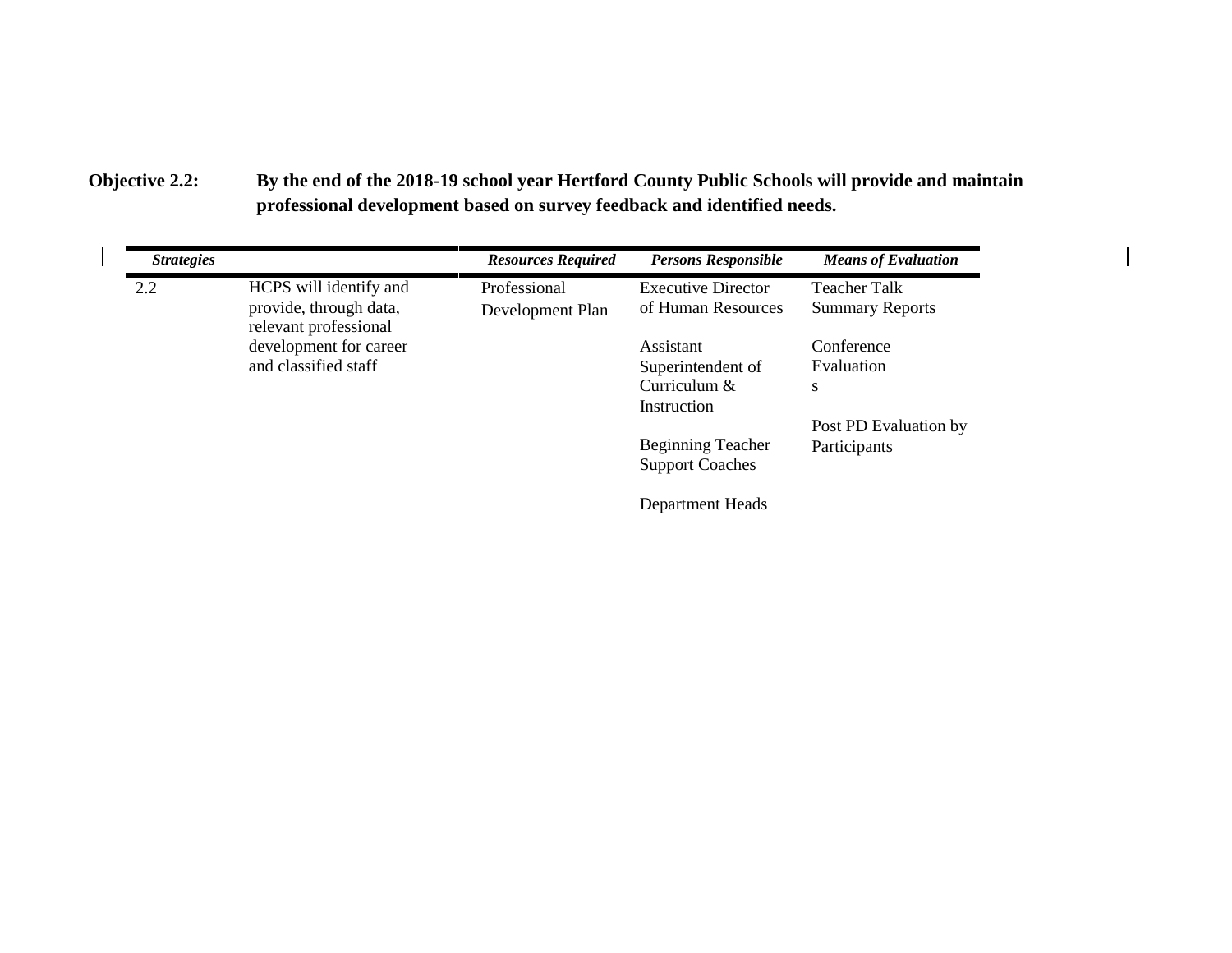**Goal 3: Hertford County Public School students and staff will be healthy and responsible.**

**Objective 3.1: By the end of the 2018-19 school year there will be a 10% reduction in negative responses related to a safe and caring educational environment as measured by district surveys of students, staff, and parents.**

| <b>Strategies</b>      |                                                               | <b>Resources Required</b>                       | <b>Persons Responsible</b>                                      | <b>Means of Evaluation</b>             |
|------------------------|---------------------------------------------------------------|-------------------------------------------------|-----------------------------------------------------------------|----------------------------------------|
| 3.1.1<br>$survey(s)$ . | Develop and /or administer<br>annual stakeholder satisfaction | NC Teacher Working<br><b>Conditions Survey</b>  | <b>Executive Director of</b><br><b>Human Resources</b>          | Analysis of survey<br>results and      |
|                        |                                                               | Stakeholder surveys                             | <b>Public Information</b><br>Officer                            | documentation from<br>informal surveys |
| 3.1.2                  | Analyze and share survey<br>results and set priorities for    | NC Teacher Working<br><b>Conditions Surveys</b> | <b>Public Information</b><br>Officer                            | Documentation of<br>stakeholders       |
| improvements           |                                                               | Stakeholder surveys                             | Executive<br>Director of<br>Human<br>Resources                  | participation                          |
|                        |                                                               |                                                 | Assistant<br>Superintendent<br>of Curriculum $&$<br>Instruction |                                        |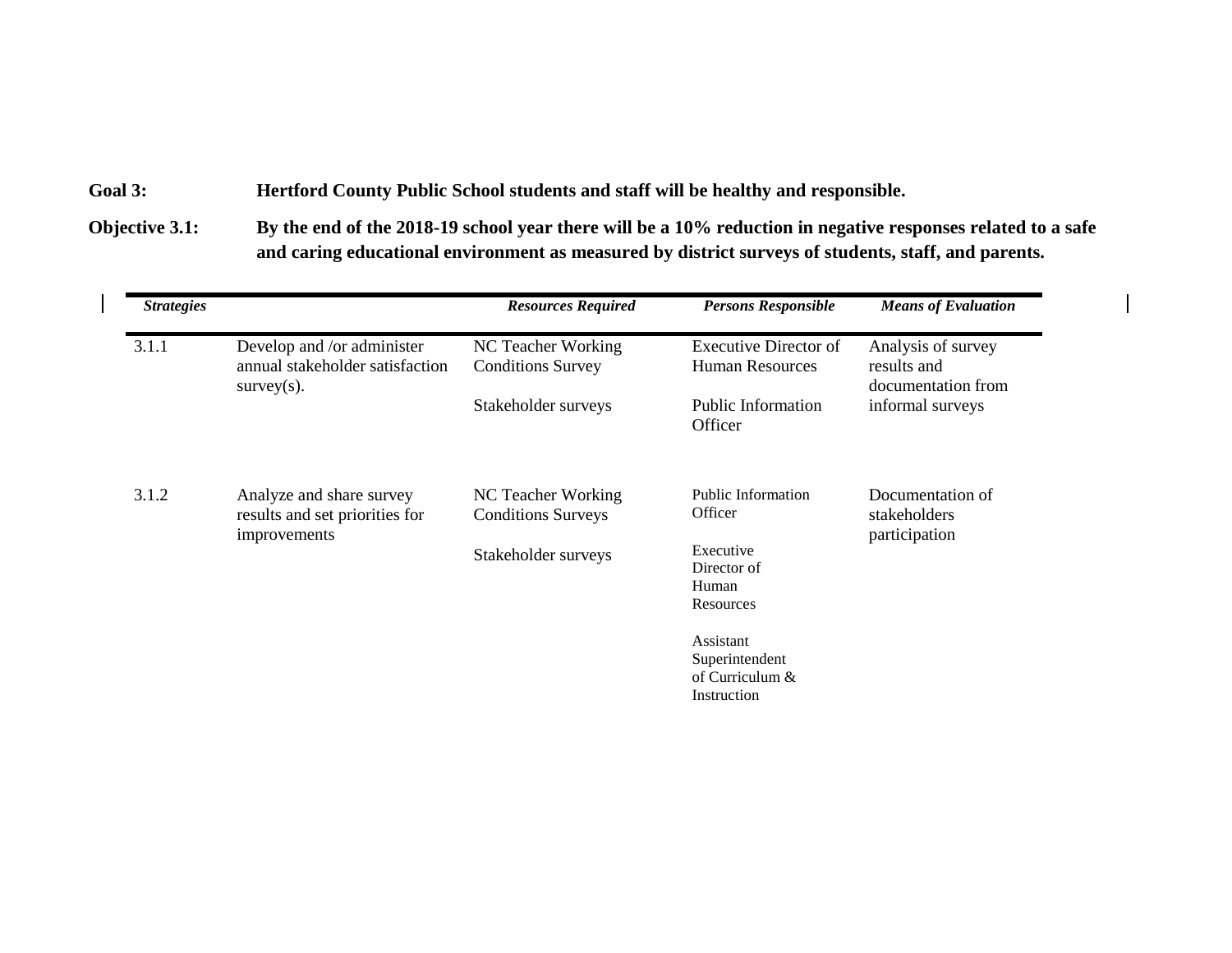**Objective 3.2: By the end of the 2018-19 school year, there will be a 5% increase in healthy choices as documented in the health services data.**

| <b>Strategies</b> |                                                                                                                                                                             | <b>Resources Required</b>                                                                                 | <b>Persons Responsible</b>                                   | <b>Means of Evaluation</b>             |
|-------------------|-----------------------------------------------------------------------------------------------------------------------------------------------------------------------------|-----------------------------------------------------------------------------------------------------------|--------------------------------------------------------------|----------------------------------------|
| 3.2.1             | Maintain school registered<br>nurse (RN) data of health<br>services provided in order to<br>identify areas for improvement<br>and target needed services for<br>improvement | <b>School Health Nursing</b><br><b>Survey and Program</b><br><b>Summary Report</b>                        | <b>HCPS</b> Nurses<br><b>Student Services</b><br>Coordinator | Examination of survey<br>documentation |
| 3.2.2             | Promote healthier choices<br>through programs/grants and<br>state/federal guidelines.                                                                                       | Monthly food service<br>program participation<br>report, menus and<br>educational resource<br>information | Director of Child<br><b>Nutrition Services</b>               | Analysis of report                     |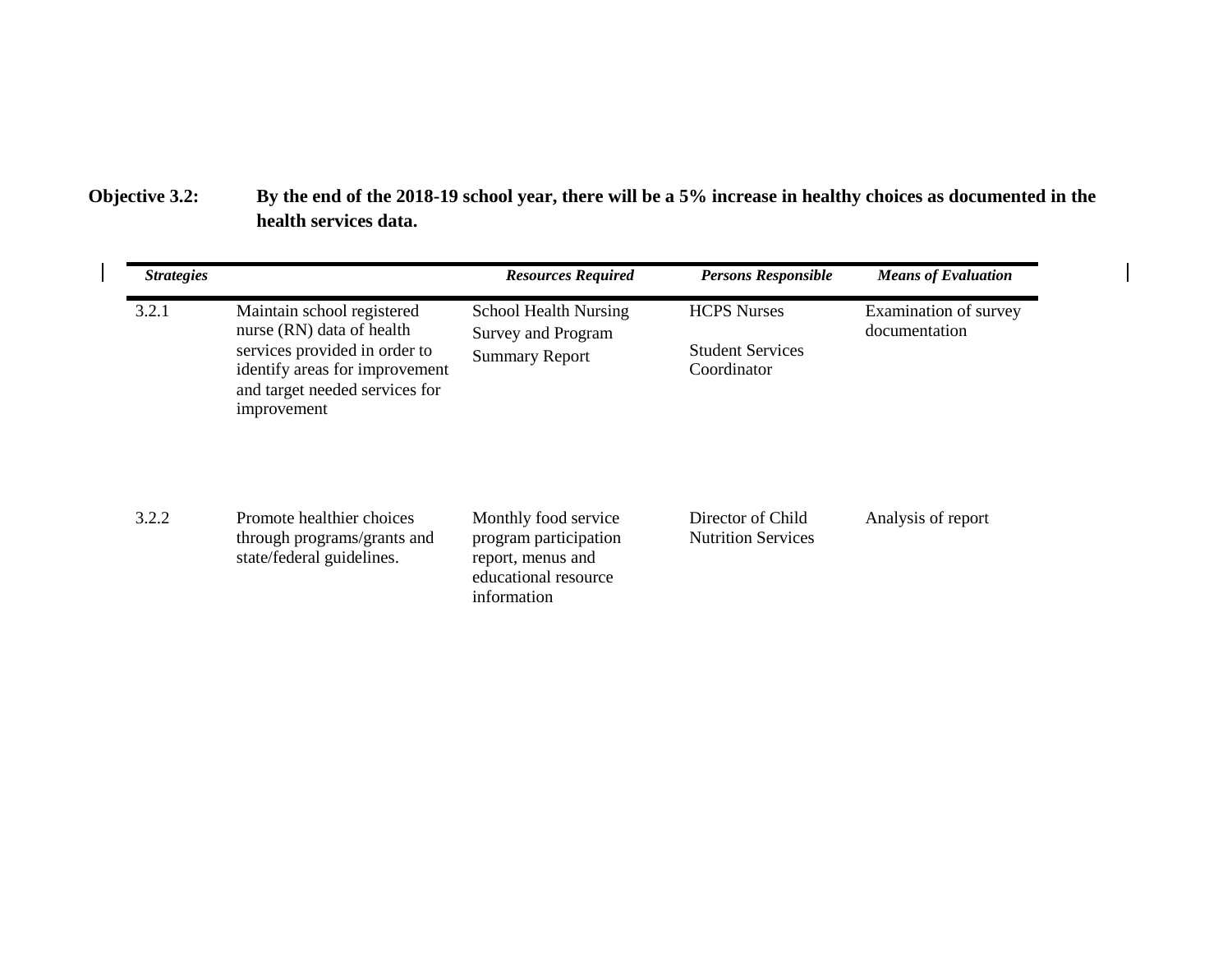### **Objective 3.3: By the end of the 2018-19 school year there will be a 5% district-wide decrease in incidents which results in student out of school suspensions.**

| <b>Strategies</b> |                                                                                                                     | <b>Resources Required</b>                                      | <b>Persons Responsible</b>             | <b>Means of Evaluation</b>                                                 |
|-------------------|---------------------------------------------------------------------------------------------------------------------|----------------------------------------------------------------|----------------------------------------|----------------------------------------------------------------------------|
| 3.3               | Monitor and report monthly<br>suspensions and data trends to<br>proactively plan and utilize<br>available resources | Suspension notices from<br>each school<br>Community and school | <b>Student Services</b><br>Coordinator | Analysis and<br>comparison of out-of-<br>school suspension data<br>trends. |
|                   |                                                                                                                     | resource listings                                              |                                        | Documentation of                                                           |
|                   |                                                                                                                     | <b>PBIS</b>                                                    |                                        | programs and services<br>provided.                                         |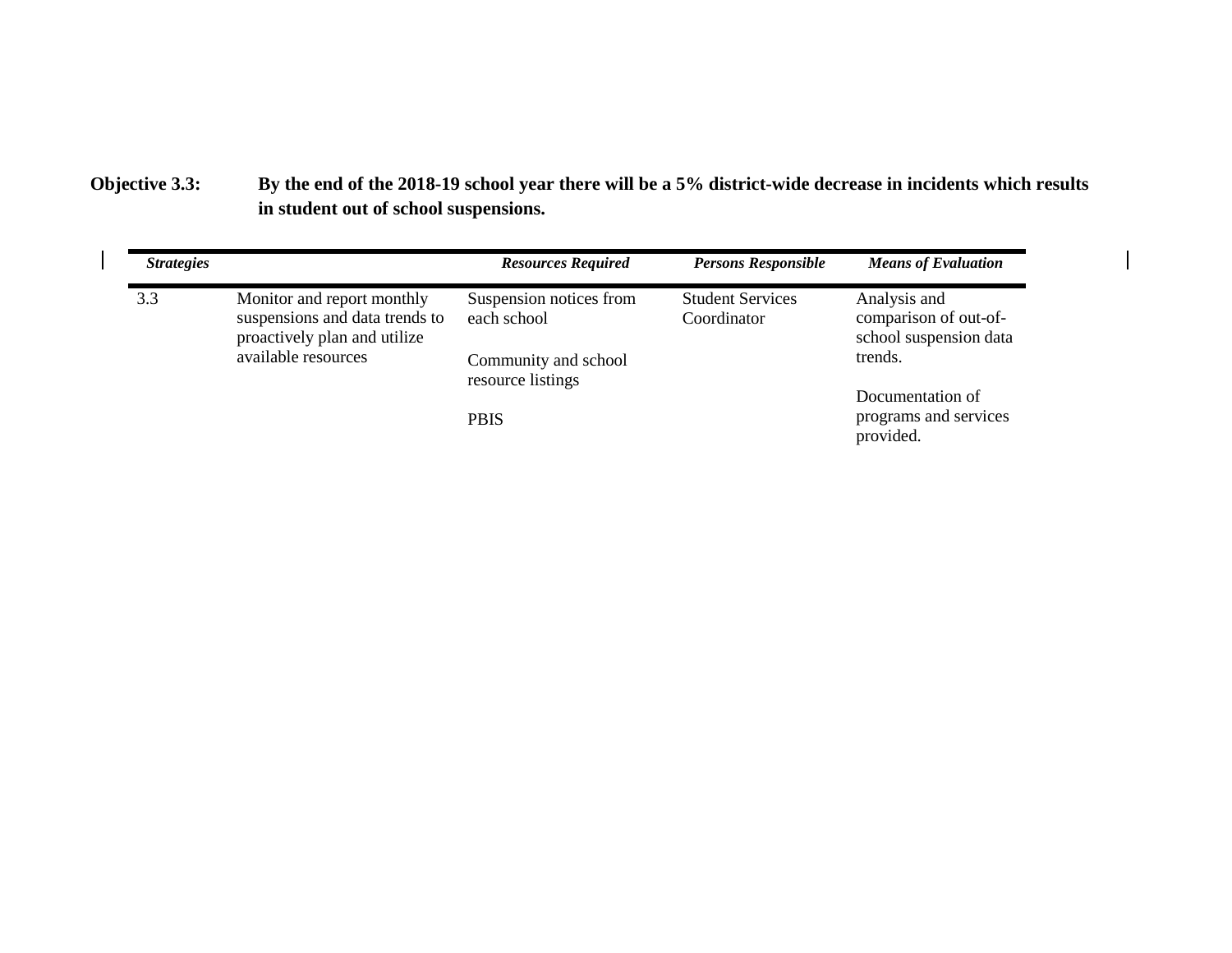### **Goal 4: District Leadership will collaboratively guide innovation in Hertford County Public Schools.**

 $\overline{\phantom{a}}$ 

**Objective 4.1: By June 2019 the district and each school will provide evidence that resources are allocated and appropriately utilized to maximize results.**

| <b>Strategies</b> |                                           | <b>Resources Required</b>                            | <b>Persons Responsible</b>                         | <b>Means of Evaluation</b>                      |
|-------------------|-------------------------------------------|------------------------------------------------------|----------------------------------------------------|-------------------------------------------------|
| 4.1               | HCPS will make<br>purchases which support | <b>Financial Reports</b>                             | Assistant<br>Superintendent of                     | Matrix reflecting how<br>purchases aligned with |
|                   | the district focus/priorities.            | Target achievement reports<br>(live data for Matrix) | Curriculum &<br>Instruction                        | the district<br>focus/priorities.               |
|                   |                                           |                                                      | <b>Executive Director</b><br>of Financial Services |                                                 |
|                   |                                           |                                                      | District<br>Administrators                         |                                                 |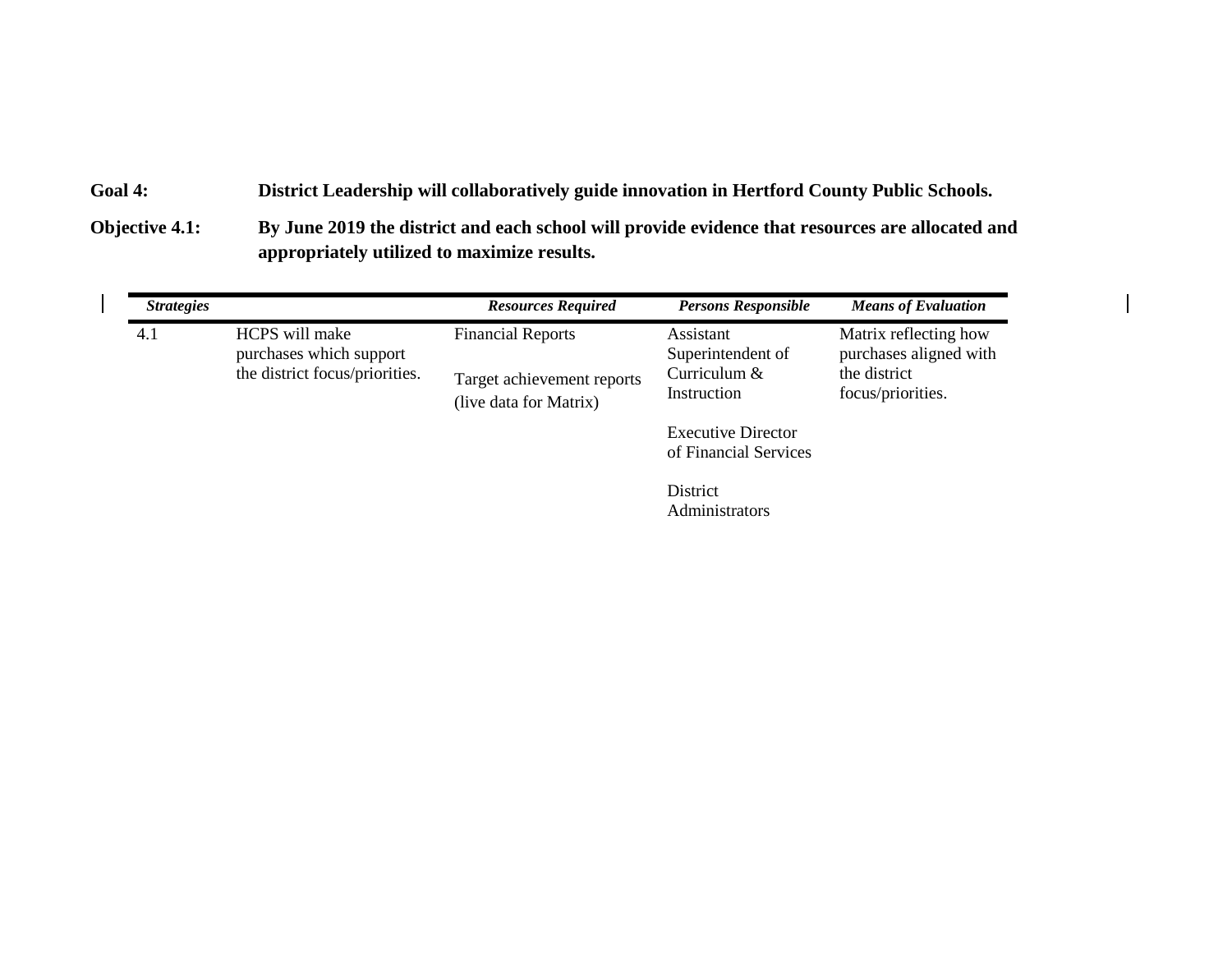**Objective 4.2: By June 2019 district leaders will have implemented a culture of continuous improvement by aligning the district plan, school improvement plan and curriculum framework.**

 $\overline{\phantom{a}}$ 

| <b>Strategies</b> |                                               | <b>Resources Required</b>         | <b>Persons Responsible</b>            | <b>Means of Evaluation</b>                                                    |
|-------------------|-----------------------------------------------|-----------------------------------|---------------------------------------|-------------------------------------------------------------------------------|
| 4.2               | Monitor the district and<br>individual school | Sample of Walkthrough<br>Forms    | <b>HCPS</b> Academic<br>Services Team | Semester Walkthrough<br><b>Summary Data</b>                                   |
|                   | improvement plans and<br>curriculum framework | Agenda notes from SIP<br>meetings | District<br>Administrators            | Debriefing minutes<br>from<br>Walkthroughs with<br>District<br>Administrators |
|                   |                                               |                                   |                                       | Principal Meeting<br>Agendas<br>Leadership                                    |
|                   |                                               |                                   |                                       | Retreat                                                                       |
|                   |                                               |                                   |                                       | Agenda                                                                        |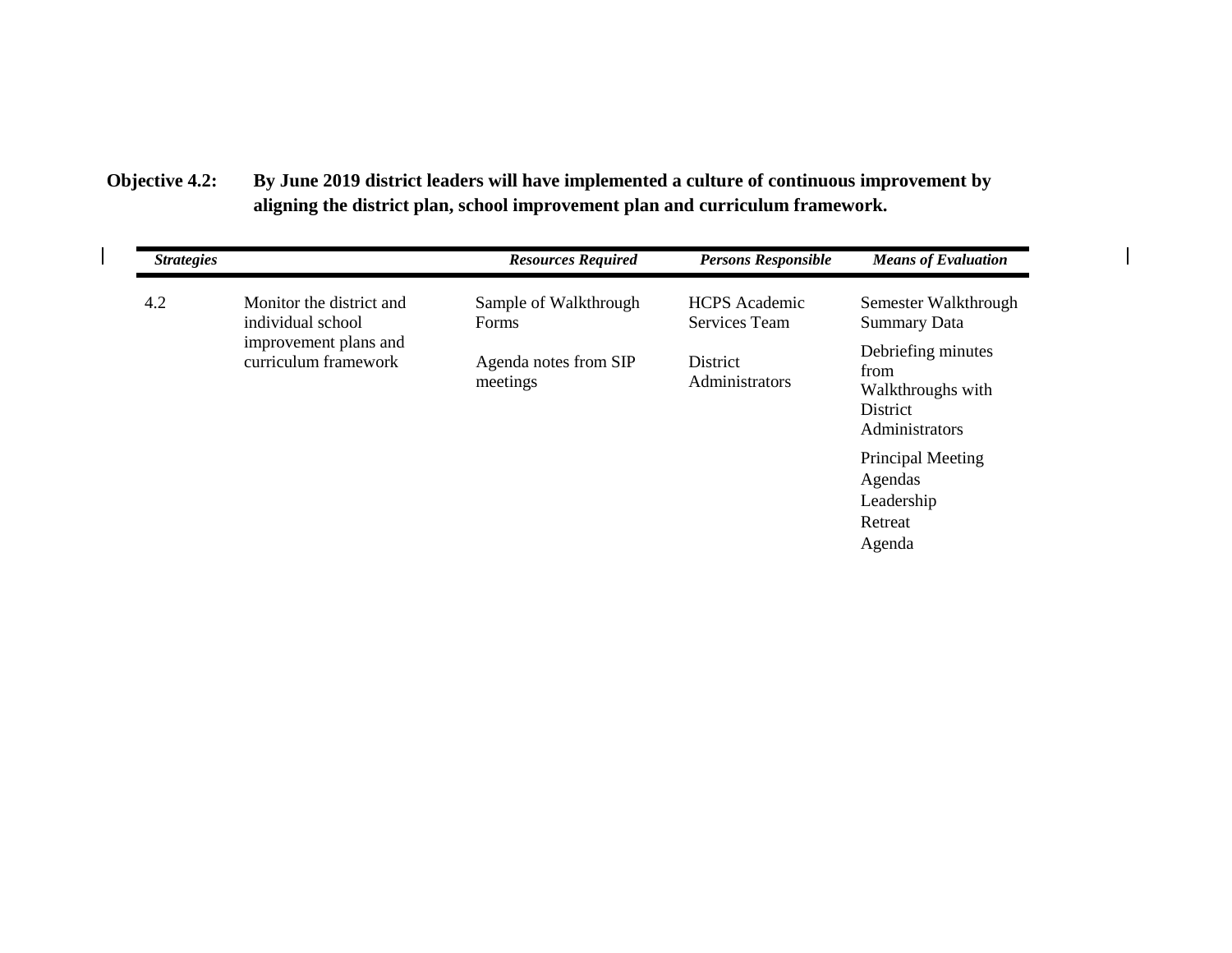# **Objective 4.3: By June 2019 district leadership will continue to provide resources for the implementation of the Standard Course of Study and related assessments.**

| <b>Strategies</b> |                                                                                                               | <b>Resources Required</b>                                                                                  | <b>Persons Responsible</b>                                                                                                                       | <b>Means of Evaluation</b>                                                              |
|-------------------|---------------------------------------------------------------------------------------------------------------|------------------------------------------------------------------------------------------------------------|--------------------------------------------------------------------------------------------------------------------------------------------------|-----------------------------------------------------------------------------------------|
| 4.3.1             | Purchase appropriate licenses<br>for access to software aligned<br>to curriculum standards.                   | <b>Technology Plan</b><br><b>State Curriculum</b>                                                          | Director of<br>Technology<br>Executive Director of<br><b>Financial Services</b><br>Assistant<br>Superintendent<br>of Curriculum<br>& Instruction | Matrix reflecting how<br>purchases aligned with<br>the district<br>focus/priorities.    |
| 4.3.2             | Support teachers in<br>collaborative curriculum<br>planning and common<br>assessment development<br>sessions. | Analysis of various<br>assessment reports,<br>common assessment,<br>benchmarks<br>Professional Development | Accountability &<br><b>Student Information</b><br>Coordinator                                                                                    | <b>Assessment Data</b><br>(Student Data,<br>EVAAS, etc.)<br>Professional<br>Development |
|                   |                                                                                                               |                                                                                                            |                                                                                                                                                  | <b>PLC</b> Notes                                                                        |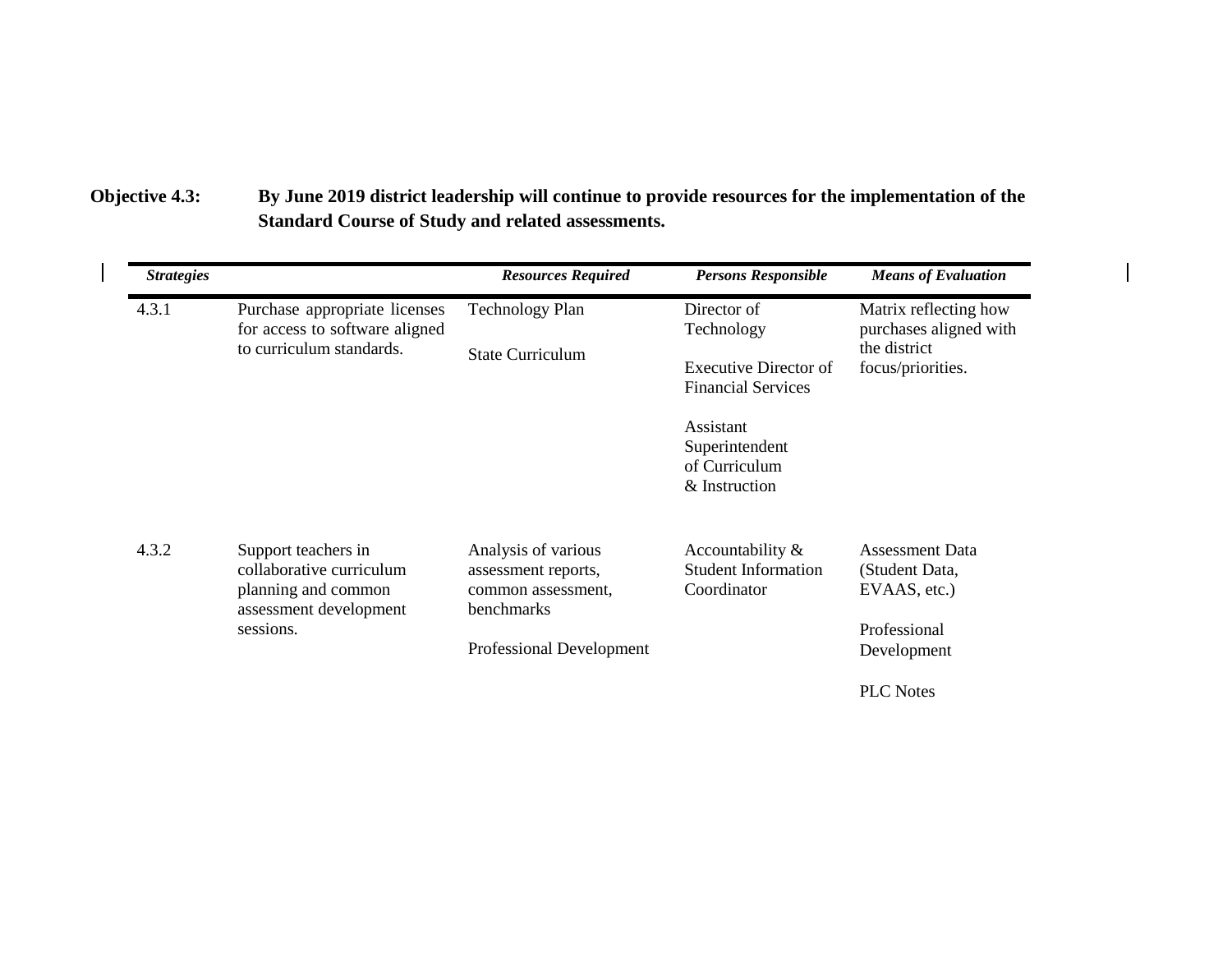| Objective 4.4: By June 2019 school system leaders will create a plan for parents and community members to |
|-----------------------------------------------------------------------------------------------------------|
| have access to the current state curriculum.                                                              |

| <i>Strategies</i> |                                       | <b>Resources Required</b>                        | <b>Persons Responsible</b>           | <b>Means of Evaluation</b>       |
|-------------------|---------------------------------------|--------------------------------------------------|--------------------------------------|----------------------------------|
| 4.4.1             | Obtain input<br>from<br>stakeholders. | Electronic and<br>Hard Copy of<br><b>Surveys</b> | <b>Public Information</b><br>Officer | Survey Data from<br>stakeholders |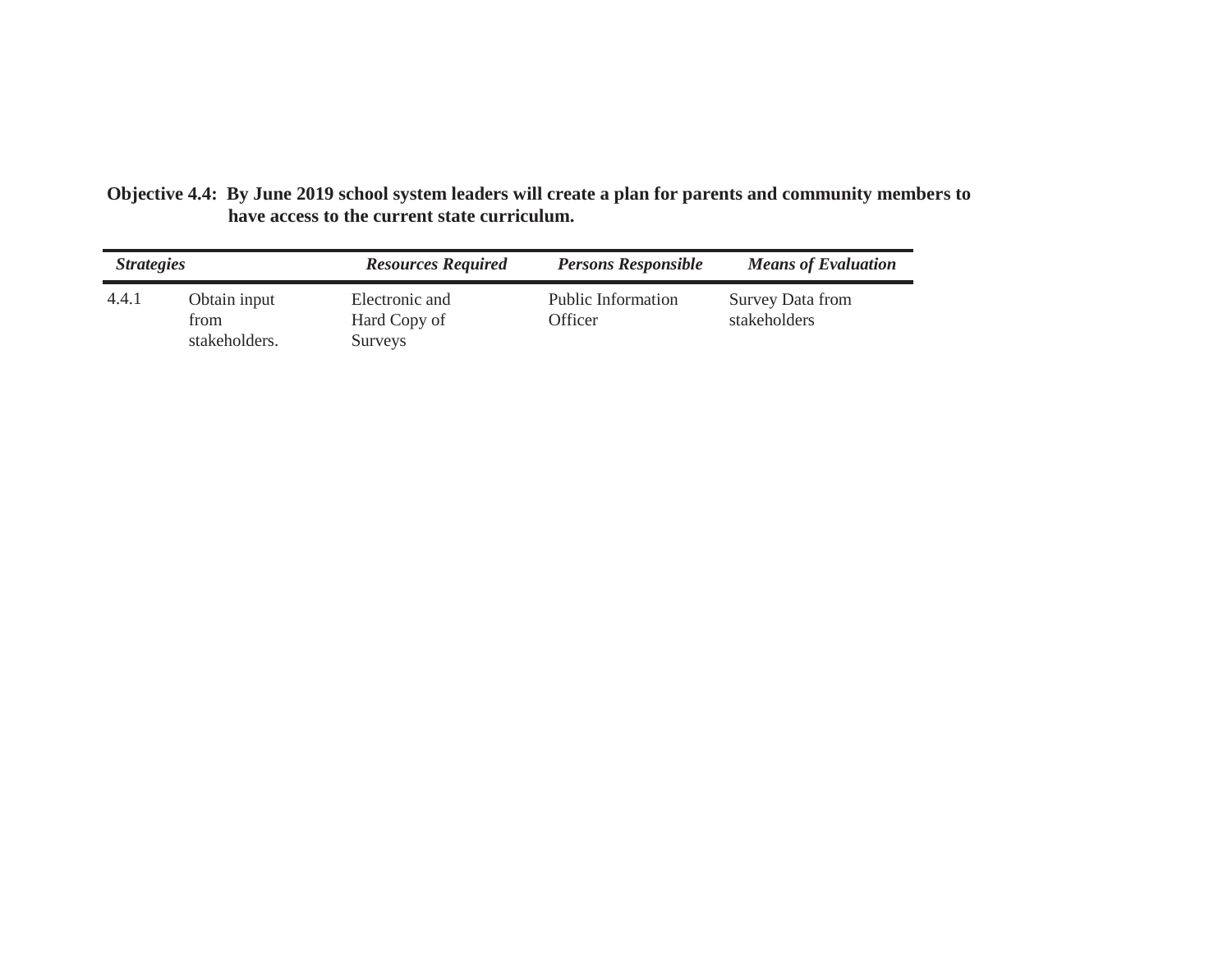| Objective 4.5: | By June 2019 Hertford County Public Schools will continue to develop and implement parent, family, and |
|----------------|--------------------------------------------------------------------------------------------------------|
|                | community involvement activities.                                                                      |

 $\mathbf{H}^{\text{max}}$  and  $\mathbf{H}^{\text{max}}$  and  $\mathbf{H}^{\text{max}}$ 

 $\begin{array}{c} \hline \end{array}$ 

| <b>Strategies</b> |                                                                                                  | <b>Resources Required</b>                                                               | <b>Persons Responsible</b>           | <b>Means of Evaluation</b>      |
|-------------------|--------------------------------------------------------------------------------------------------|-----------------------------------------------------------------------------------------|--------------------------------------|---------------------------------|
| 4.5.1             | Repurpose and enhance the<br>usage of current Parent                                             | <b>Needs Assessment Data</b>                                                            | Director of<br>Instructional         | Schedule of services            |
|                   | <b>Involvement Centers</b>                                                                       |                                                                                         | Resources                            | The Needs<br>Assessment will be |
|                   |                                                                                                  |                                                                                         | Director of Federal<br>Programs      | revised                         |
| 4.5.2             | Explore and implement<br>advisory council which<br>promotes parent and<br>community involvement. | Needs Assessment Data<br>(Interest Inventory and<br>Surveys)                            | Public<br>Information<br>Officer     | Minutes of each<br>session      |
|                   |                                                                                                  |                                                                                         | Career<br>Development<br>Coordinator |                                 |
| 4.5.3             | Provide information on<br>opportunities and programs<br>for parents and students                 | Promotional materials<br>(pamphlets, etc.), Channel 19,<br>Board Meeting Presentations, | Executive<br>Director of<br>HR       | Schedule of events              |
|                   | (STEM, CTE, AIG, etc.)                                                                           | Alert System, AIG Parent<br>Nights, HCPS Website, Social<br>Media                       | Director of<br>Technology            |                                 |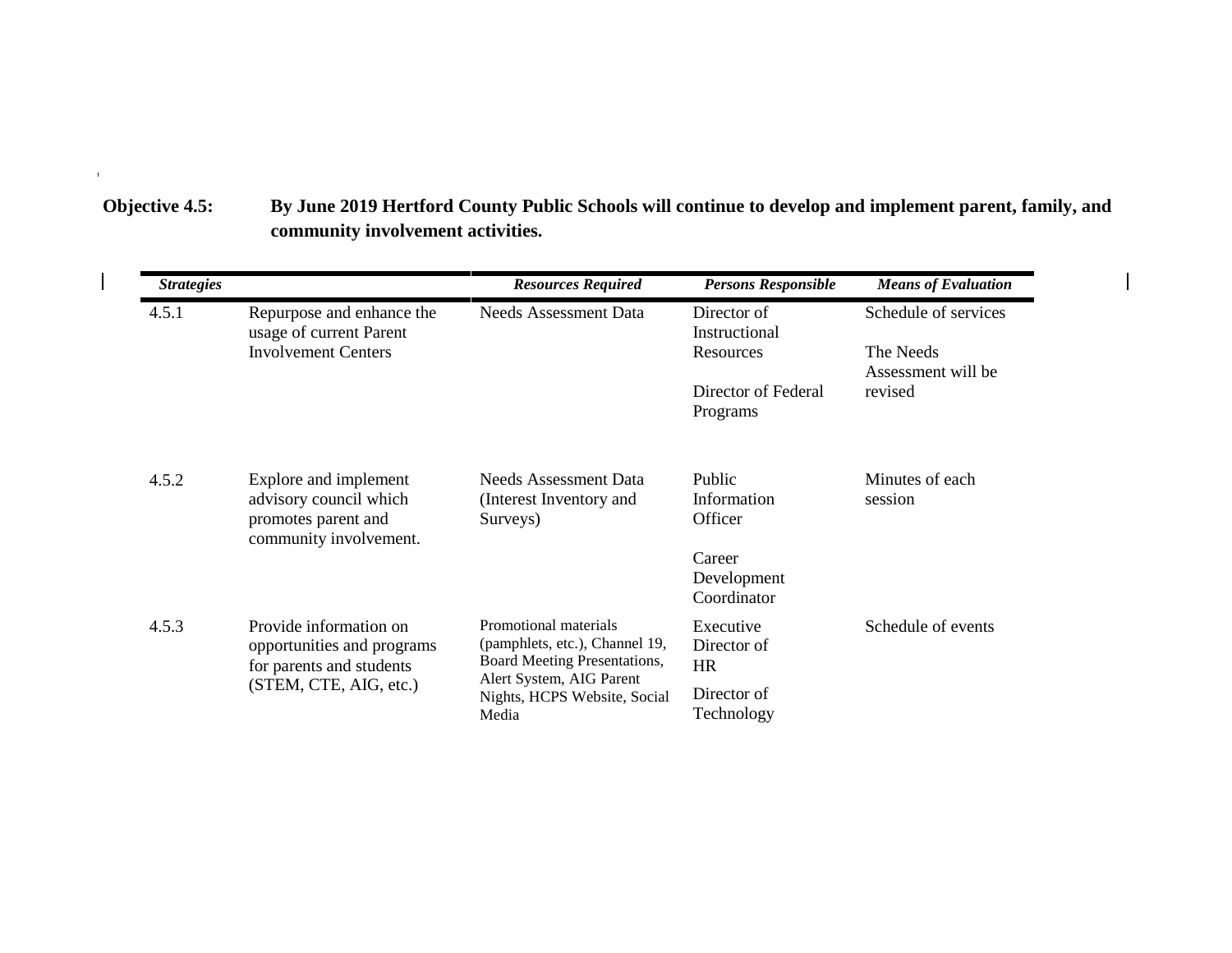### Goal 5: **Hertford County Public Schools will be governed and supported by 21<sup>st</sup> Century systems.**

**Objective 5.1: By June 2019 Hertford County Public Schools will ensure that 90% of HCPS staff will use 21st century frameworks to implement best practices as it relates to curriculum, instruction, and assessments.**

| <b>Strategies</b> |                                                                                                                                                                                                            | <b>Resources Required</b>          | <b>Persons Responsible</b>                                                                                                                                   | <b>Means of Evaluation</b>                                                                                                                                                            |
|-------------------|------------------------------------------------------------------------------------------------------------------------------------------------------------------------------------------------------------|------------------------------------|--------------------------------------------------------------------------------------------------------------------------------------------------------------|---------------------------------------------------------------------------------------------------------------------------------------------------------------------------------------|
| 5.1.1             | Provide professional<br>development to facilitate<br>teachers' implementation of<br>assessment item banks                                                                                                  | Professional Development<br>Plan   | Accountability &<br><b>Student Information</b><br>Coordinator<br>Assistant<br>Superintendent of<br>Curriculum $\&$<br>Instruction                            | Documentation of<br>personnel invited to<br>professional<br>development training<br>Sign-in sheets<br>Extracted data on item<br>bank usage                                            |
| 5.1.2             | Provide consistent support for<br>the appropriate analysis and<br>sharing of EVAAS data,<br>common assessment data and<br>other quantitative and<br>qualitative data for making<br>instructional decisions | Building level<br>assessment teams | Accountability &<br><b>Student Information</b><br>Coordinator<br>District<br>Administrators<br>Assistant<br>Superintendent of<br>Curriculum &<br>Instruction | Documentation of staff<br>development on EVAAS<br>and appropriate use of<br>student assessment data<br>Documentation of<br>formal and informal<br>discussions (PLC)<br>minutes, etc.) |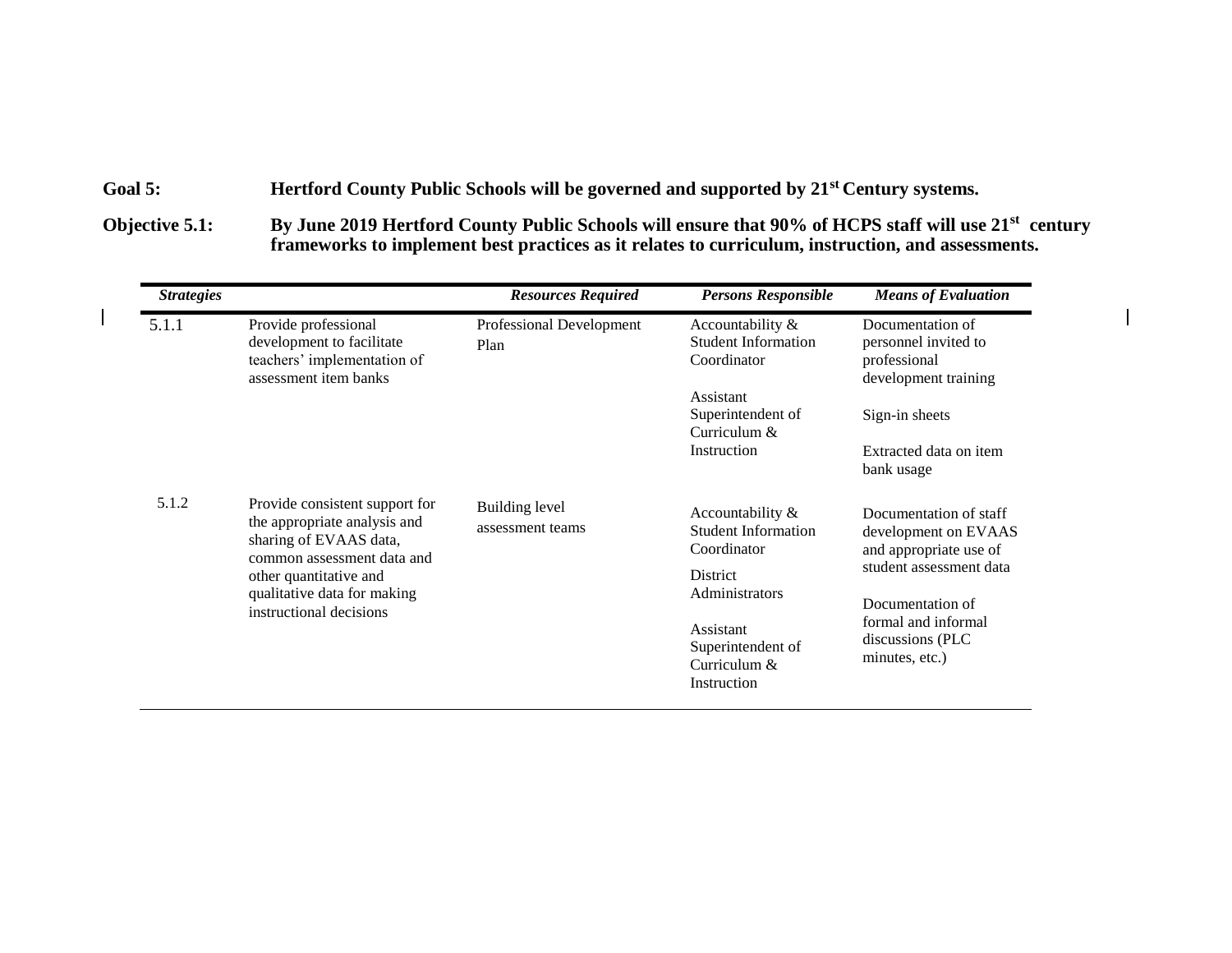#### **Objective 5.1: By June 2019 Hertford County Public Schools will ensure that 90% of HCPS staff will use 21st century (continued) frameworks to implement best practices as it relates to curriculum, instruction, and assessments.**

| <b>Strategies</b> |                                                                                        | <b>Resources Required</b> | <b>Persons Responsible</b>  | <b>Means of Evaluation</b>                        |
|-------------------|----------------------------------------------------------------------------------------|---------------------------|-----------------------------|---------------------------------------------------|
| 5.1.3             | Utilize programs and item                                                              | Building level            | Accountability &            | School data walls                                 |
|                   | banks for common                                                                       | assessment teams          | Student                     |                                                   |
|                   | assessment, tracking student<br>growth and establishing<br>intervention and enrichment |                           | Information                 | Intervention, tiers and                           |
|                   |                                                                                        |                           | Coordinator                 | enrichment groups<br>and periods in<br>classrooms |
|                   |                                                                                        |                           | <b>District</b>             |                                                   |
|                   |                                                                                        |                           | Administrators              | Extracted data on<br>item bank usage and          |
|                   |                                                                                        |                           | Assistant                   | improvement student                               |
|                   |                                                                                        |                           | Superintendent of           | scores                                            |
|                   |                                                                                        |                           | Curriculum &<br>Instruction |                                                   |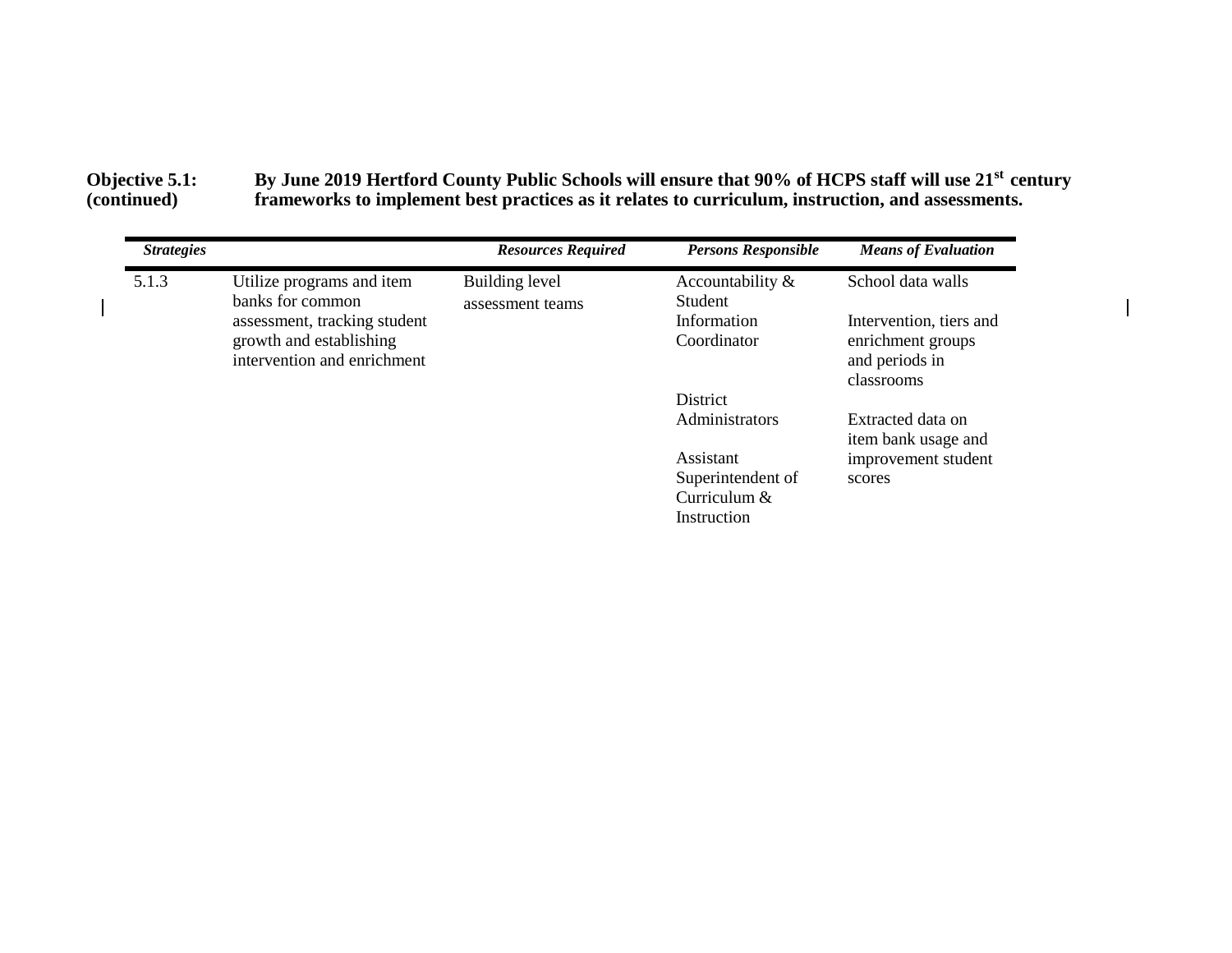**Objective 5.2: By June 2019 Hertford County Public Schools will develop, implement, and annually update a communication/public information plan that identifies processes and procedures for communicating to faculty, staff, students, parents and the community.**

| <b>Strategies</b> |                                                                                      | <b>Resources Required</b>                                    | <b>Persons Responsible</b>       | <b>Means of Evaluation</b>                                       |
|-------------------|--------------------------------------------------------------------------------------|--------------------------------------------------------------|----------------------------------|------------------------------------------------------------------|
| 5.2.1             | Create a communication plan                                                          | Focus groups                                                 | <b>Public</b><br>Information     | Results from surveys                                             |
|                   |                                                                                      | Surveys (parents,<br>community, students)                    | Officer                          | Board approval<br>minutes                                        |
|                   |                                                                                      | Samples from other districts                                 |                                  | Final plan                                                       |
| 5.2.2             | Improve the user friendliness<br>of the district website, and<br>develop printed and | Professional<br>development, parent and<br>student workshops | Director of<br>Technology        | Results of surveys on<br>user friendliness<br>(maybe electronic) |
|                   | electronic communication for<br>staff, students and parents                          | Committee                                                    | Public<br>Information<br>Officer | Email receipts<br>Hit counts                                     |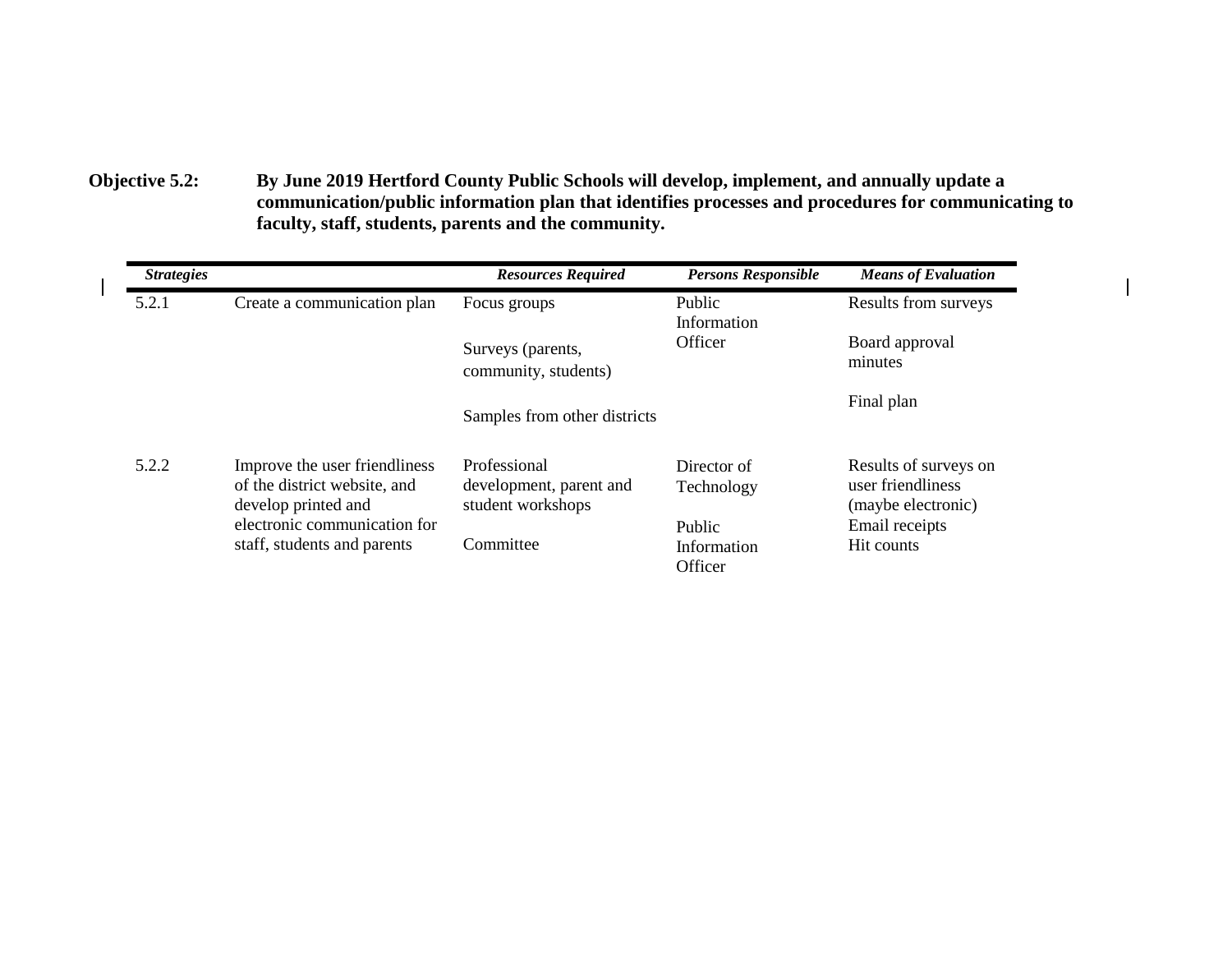**Objective 5.3: By June 2019 Hertford County Public Schools will implement and utilize 90% of the components of the technology plan to include the state infrastructure, support for stakeholder access to learning management systems, web collaboration tools, and the online IIS.**

| <i><b>Strategies</b></i> |                                                                                                                                                                                                 | <b>Resources Required</b>                                                                                                                                                  | <b>Persons Responsible</b>                                                      | <b>Means of Evaluation</b>                                                                |
|--------------------------|-------------------------------------------------------------------------------------------------------------------------------------------------------------------------------------------------|----------------------------------------------------------------------------------------------------------------------------------------------------------------------------|---------------------------------------------------------------------------------|-------------------------------------------------------------------------------------------|
| 5.3.1                    | Continue to expand the one-to-<br>one (devise to student) district-<br>wide initiative                                                                                                          | <b>Technology Plan</b><br>Electronic<br>devices Federal<br><b>Funds Local</b><br><b>Funds</b><br><b>Capital Outlay Funds</b>                                               | Director of<br>Technology<br>Academic<br><b>Services Team</b><br>Superintendent | Percentage of students<br>with their one-to-one<br>devices                                |
| 5.3.2                    | Increase use of video<br>conferencing and web-based<br>document collaboration<br>among students and staff and<br>implement webinar<br>capabilities and be able to<br>upload on district website | Adequate infrastructure<br>Professional<br>development Student<br>workshops<br>Procedural on-line<br>demonstration videos<br>(showing steps for on-line)<br>collaboration) | Director of<br>Technology<br>Academic<br>Services Team<br>Superintendent        | 5% Increase in use<br>with each monitoring<br>period by all staff<br>documenting each use |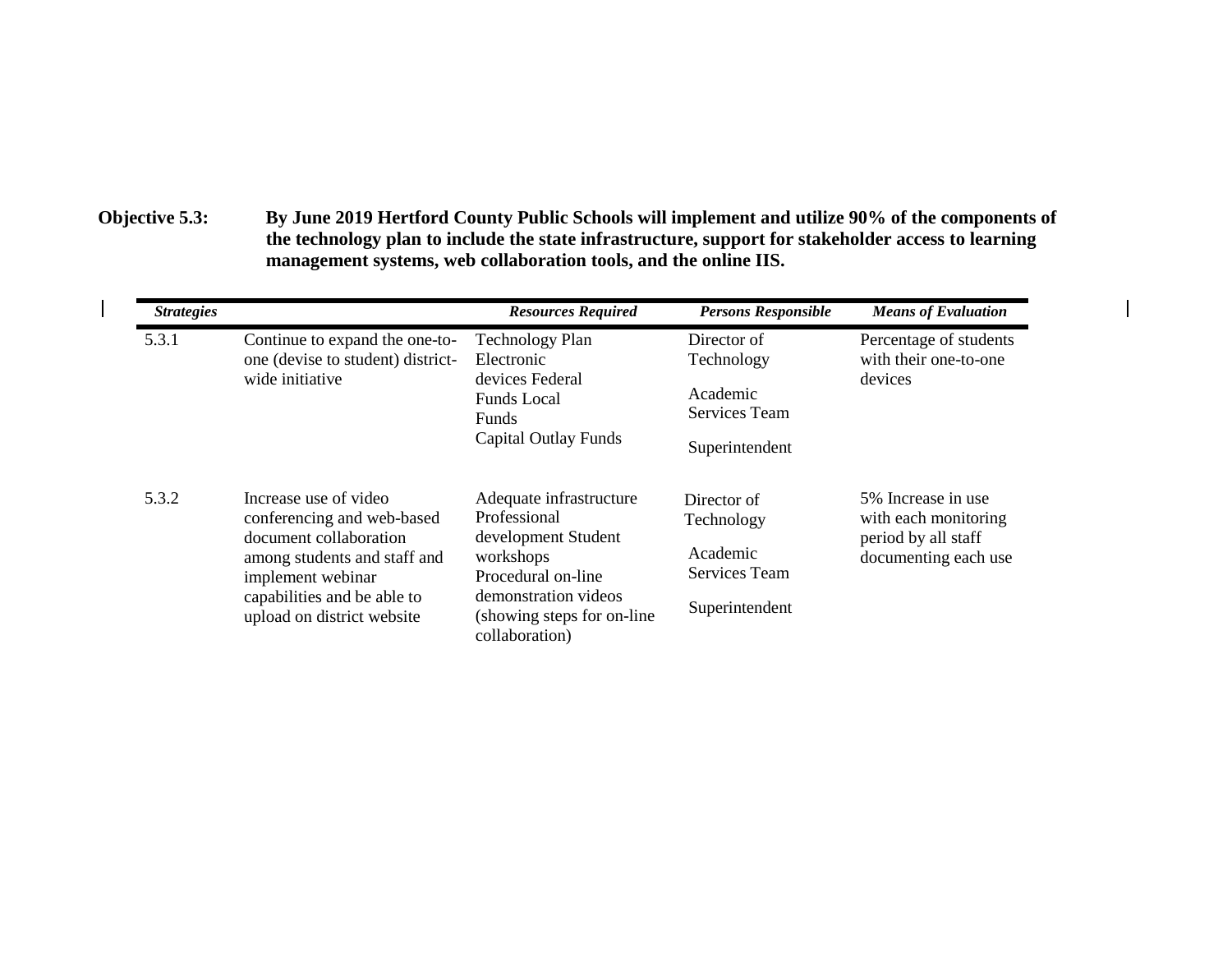# **Objective 5.4: By June 2019 Hertford County Public Schools will continue to systematically monitor the unified district and school strategic plans, which utilize data to determine priority goals, targets and activities.**

|                                                                                                                | <b>Resources Required</b>                                                                                                                   | <b>Persons Responsible</b>                                      | <b>Means of Evaluation</b>                                  |
|----------------------------------------------------------------------------------------------------------------|---------------------------------------------------------------------------------------------------------------------------------------------|-----------------------------------------------------------------|-------------------------------------------------------------|
| Create consistent branding                                                                                     | <b>Advisory Board</b>                                                                                                                       | Public Information<br>Officer                                   | Public Input/Feedback                                       |
| new district vision and<br>mission                                                                             | Funding and partnerships                                                                                                                    | Superintendent                                                  | Surveys (Frequency of<br>Use, Stakeholder<br>surveys, etc.) |
|                                                                                                                |                                                                                                                                             |                                                                 | Final approval by the<br>board on final<br>product(s)       |
| Will continue to provide<br>customer service training for all<br>personnel on how to work with<br>stakeholders | Training package and<br>materials appropriate for<br>staff, teacher, bus drivers,<br>cafeteria workers,<br>custodians and<br>administrators | Public Information<br>Officer                                   | PD evaluation<br>instrument                                 |
|                                                                                                                |                                                                                                                                             | Assistant<br>Superintendent of<br>Curriculum $&$<br>Instruction | Observations of<br>customer service                         |
|                                                                                                                |                                                                                                                                             |                                                                 | Community surveys on<br>customer service                    |
|                                                                                                                |                                                                                                                                             | Superintendent                                                  |                                                             |
|                                                                                                                |                                                                                                                                             | District<br>Administrators                                      |                                                             |
|                                                                                                                | and marketing to promote a                                                                                                                  |                                                                 |                                                             |